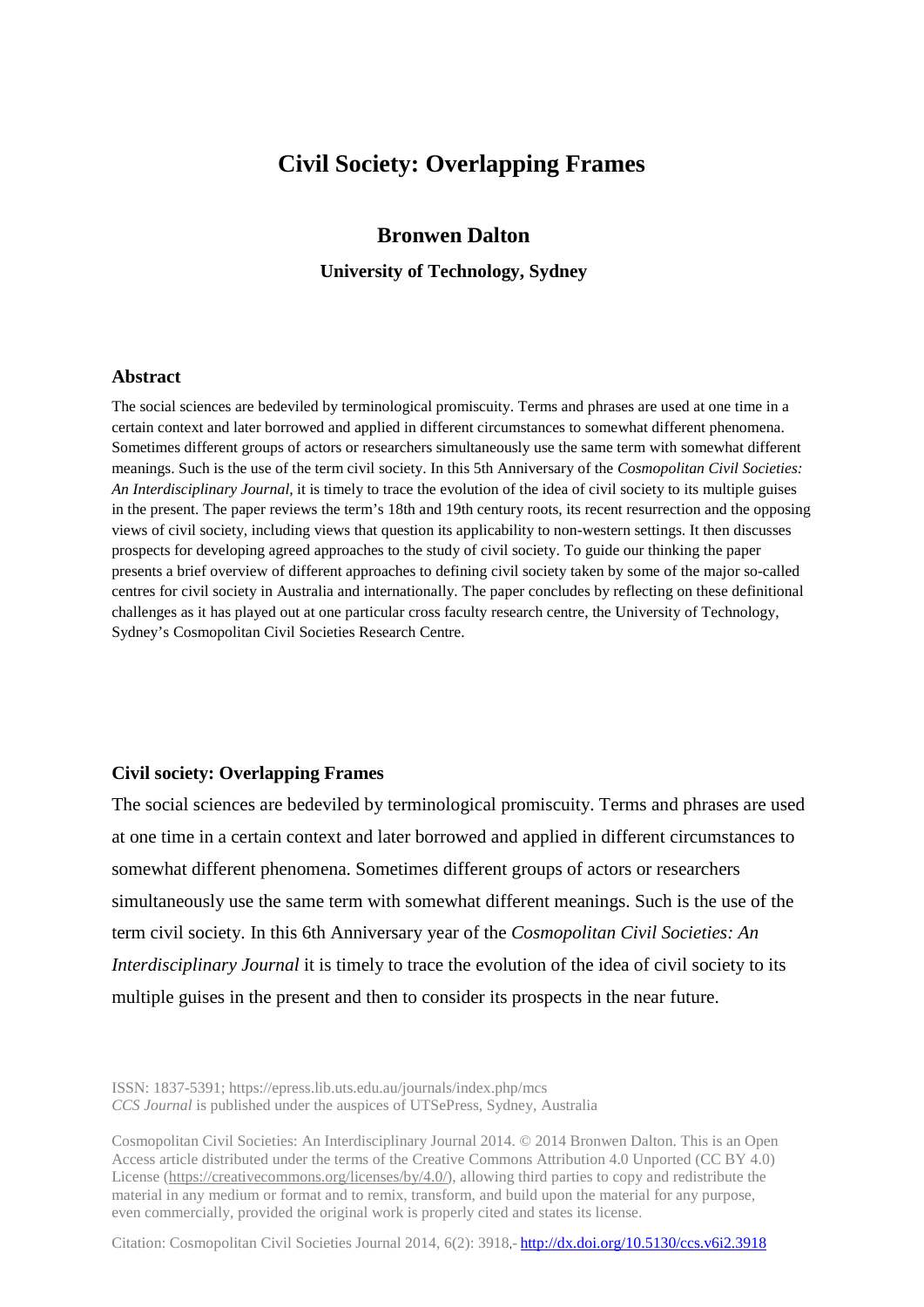An important component of most conceptions of civil society is to connote a particular set of organisations that are neither government nor operated for a profit. Again, these are described in a variety of ways: social movement organisations, NGOs, nonprofit organisations, voluntary organisations, social economy organisations and so on. Some group them under the descriptor of 'third sector'. The paper will outline the main ways in which civil society have been conceptualised and studied. The paper then examines how this rich yet tangled conceptual history has led to two major challenges confronting those wishing to operationalise the concept of civil society. First, contemporary scholars have demonstrated a tendency to preference one part of civil society and focus on a particular setting and then equate the phenomena that they observe to civil society itself. Second, various difficulties arise when transferring the concept of civil society to non-western settings. Arguably, both problems stem from the lack of a precise definition. One can be pessimistic or optimistic about this state of affairs for those engaged in the field. Perhaps seeking agreement on a shared definition is unnecessary and misses the point of the field which is to build and expand our knowledge of social change? Or perhaps collaboration among the members of the different centres for civil society across the world may lead to the excavation of some common ground?

The discussion below first looks at approaches to defining civil society; then discusses the term's new found popularity; presents a (deliberately polemic) outline of opposing views of civil society; examines how the term's relevance to non-western settings has been questioned and concludes by looking at current approaches taken by those in the field.

#### **Popular term but what does it mean?**

'Civil society' is a hot topic. Today there is almost no field devoted to the study of social or political change, be it sociology, political science, history or even economics, that omits mention of the importance of civil society. Jean and John L. Comaroff describe the concept as the 'Big Idea of the Millennial Moment' (Comaroff and Comaroff 2001, p. 40) while UN Secretary General Kofi Annan labeled civil society as 'the new superpower' (UN 2003). Using the media search tool Factiva<sup>[1](#page-1-0)</sup>, Figure 1 shows how the frequency of the appearance of the term in the media has risen exponentially over recent decades(although note this sample is biased as its searched only media sources published in English).

<span id="page-1-0"></span><sup>&</sup>lt;sup>1</sup> Factiva aggregates the content of over 36,000 sources (such as newspapers, journals, magazines, television and radio transcripts etc.) from almost 200 countries in 28 languages.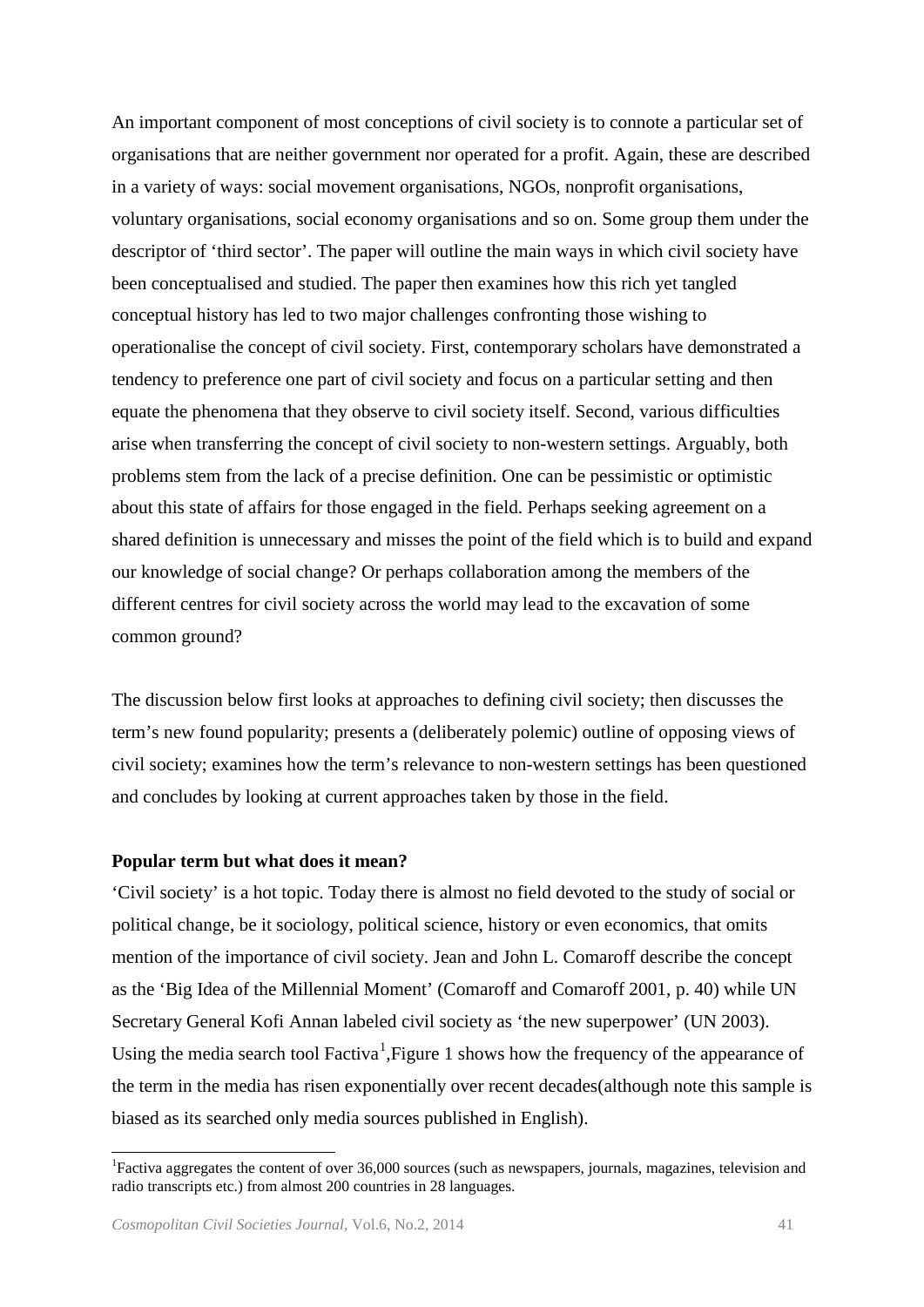



(NB in Global Media English language sources only  $(N = 585418$  documents))

Despite such ubiquity in the academic and wider discourse, consensus on the meaning of civil society remains elusive. According to Benjamin Barber (1996) 'The more the term civil society has been used in the recent years, the less it has been understood.' What are the possible reasons for this prolonged and fierce debate and what are the consequences for the study of civil society? Has the debate generated heat or light? It may be that the consequent confusion has hindered the laying down of a conceptual foundation strong enough to support future research. Confusion may also mean that the concept has become victim to neglect or attack. Alternatively we can view the current unresolved state of play as reassuring - in that this heated debate has assumed many of the characteristic of civil society itself - open, discursive, contentious, dynamic, or as Michael Walzer argues,

Civil society is an experiment or a long series of experiments, in the sense that everything about it is tentative and subject to revision, but no one is in charge of the experiments (2002, p.44).

Source: © 2014 Factiva, Inc.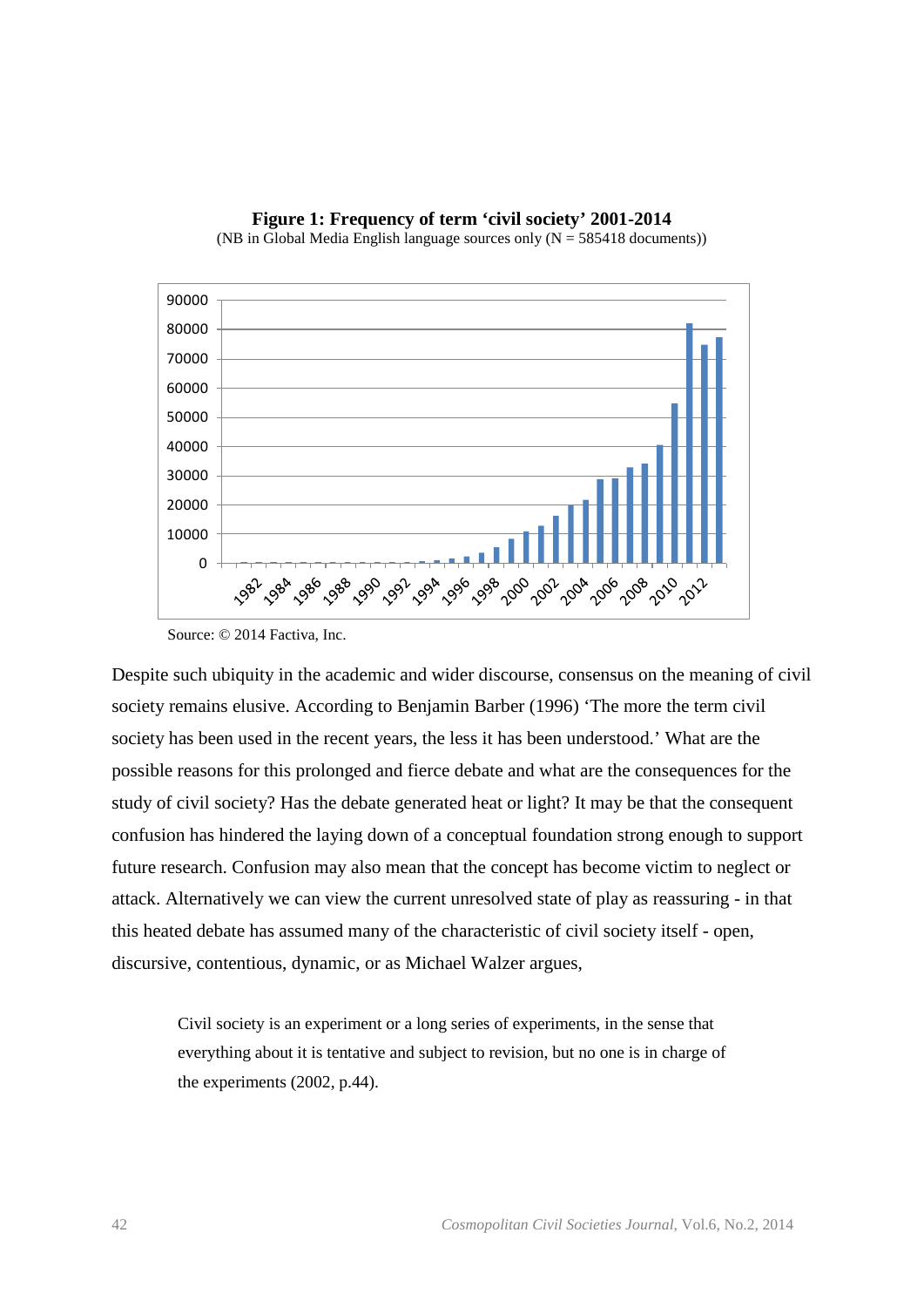After all, as Nietzsche has pointed out, concepts with histories elude definition (From Nietzsche's *The Genealogy of Morals*, Essay 2, Section 13, tr. Kaufmann and Hollingdale 1968).

## **Opposing views of civil society[2](#page-3-0)**

The term civil society became in vogue in the 18th and 19th centuries in context of the rapid development of capitalism and the spread of liberal ideas in Britain and Europe, a time when those who controlled capitalist production, a rising bourgeoisie, sought access to political power and freedom as well as being able to exercise their new found economic freedoms Pitts 2009). These c18th and c19th uses of the term civil society throw some light on current debates on the topic.

The 18th and 19th centuries were a period when disciplines, first political theory and philosophy and later sociology, developed ways of theorising the relationships between society, state, economy and political society (Kuper and Kuper 1985). Although some of these theories purported to provide explanations, they were also deeply normative in the value commitments and ethical and political orientations (more about the normative dimensions of theories of civil society below).

First, it is useful to sketch out the dominant conceptions of civil society developed first in the work of political philosophers and theorists, namely, Georg Wilhelm Friedrich Hegel, John Locke and Thomas Hobbes. Then the legacy of their contribution to the emergent discipline of sociology in the 19th century and its trajectory is mapped out in the work initially of de Tocqueville and later in the work of  $20<sup>th</sup>$  century sociologists such as Gabriel Almond and SidneyVerba and later still Robert Putnam and Edward Shils. In discussing modern conceptualisations of civil society, reference is also made to the work of political scientists such as Helmut Anheier and in particular democratisation theorists such as Seymour Martin Lipset, Larry Diamond, Philippe Schmitter, Guillermo O'Donnell and Lucian Pye (Almond & Verba 1989; Putnam1993, 1995; Shils1997; Anheier2004; Lipset1956, 1967; Diamond1994;Schmitter1995;O'Donnell & Schmitter 1986; Pye, 1999).

<span id="page-3-0"></span> <sup>2</sup> Parts of this section were developed in the unpublished conference paper: Bronwen Dalton and Virginia Watson, 2007 'Civil Society, Third Sector: Overlapping Frames' presented at the University of Technology, Sydney, Conference on Cosmopolitan Civil Societies, 4–5 October, 2007 Sydney.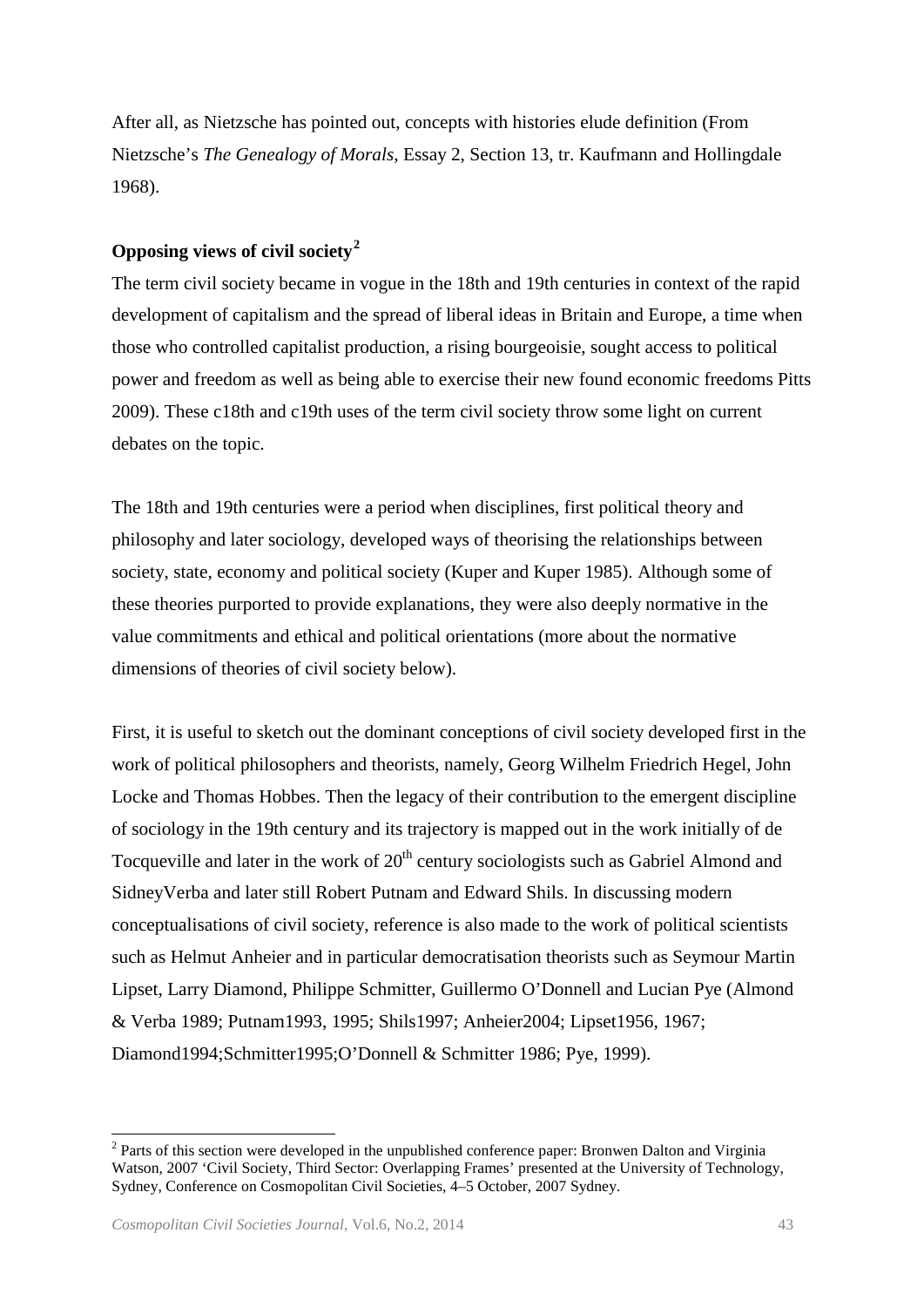One conception of civil society that became very influential is that which derives from the work of the German philosopher G.W.F. Hegel (1770 -1831) and which we see developed more fully in republican political thought (or more precisely participatory republicanism - see Morris 2006). This 'Hegelian' conception of civil society involves tying the term to a specific set of institutions or organisations that are held to 'mediate' between public and private life (Kelsay 2002, Hegel tr Wood 1991). Examples of these organisations and institutions include churches, labour unions, political parties, most social movements, and NGOs. In this Hegelian and more recently republican tradition in political thought, organisations like these are held to be critical for the development of the type of people who can participate as full citizens in the political life of a modern state. As John Kelsay explains, "they mediate in the sense that taking part in them helps people develop loyalties beyond kinship" (2002, p. 3). In other words, the importance of civil society in these terms is that it represents a crucial stage in the development of a people who can deal with those who are different from themselves. Kelsay argues that "this quality is held to be crucial 'practice' in anticipation of the more extensive experience of difference characteristic of the modern state and society" (2002, p. 3).

Another influential conception of civil society is that which comes from the English political philosopher, John Locke (1632-1704) and which has gone on to inform the work of liberal Anglo-American writers in particular. Locke argued that the consolidation of political power can be turned into autocracy, if it is not brought under reliable restrictions (Kaviraj 2001, p. 291) and saw civil society as largely akin to a certain kind of political or governmental regime, namely, constitutional democracy. The mediating organisations such as unions and churches feature in this conception of civil society and are seen as crucial counterweight to the power of government. Strong mediating organisations act to balance governmental power and also enable people to pursue their collective interests (interests that in non-civil societies give rise to violence). Here the argument is: give people the freedom and opportunity to participate in a wide set of forms of social life and thereby to learn to tolerate different points of view and ways of life. In this sense, strong institutions help keep society civil. This will have the effect of limiting the tendencies of government towards authoritarianism and disenfranchised citizens toward communal strife – this is the Lockean tradition (Locke 1965).

Lastly, a third influential conception of civil society is that which derives from the work of the political philosopher Thomas Hobbes (1588-1679). For Hobbes, self-interests motivate human beings (Graham 1997:23). With this worldview, society – or more precisely civil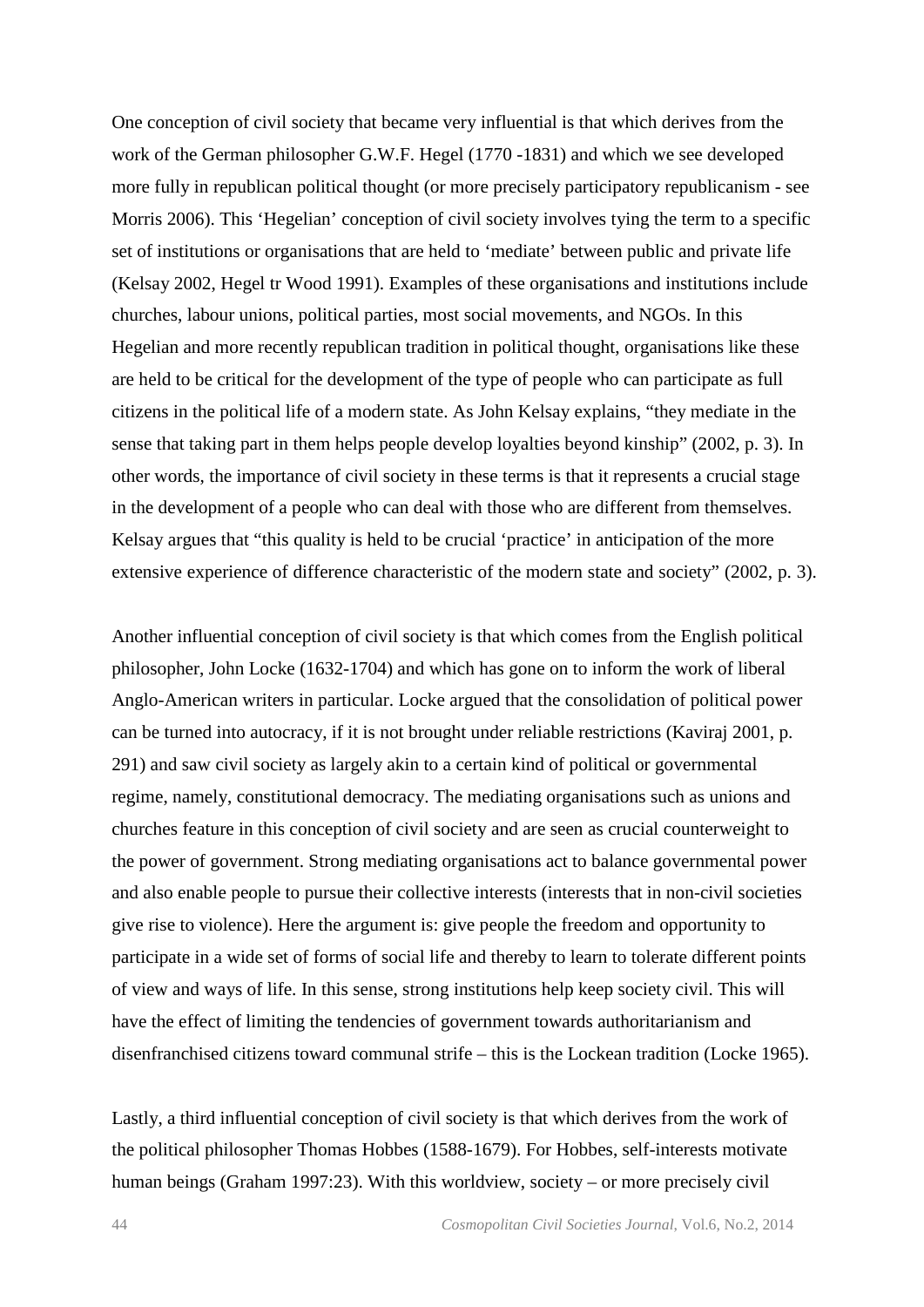society institutions – do not make the state civil, but rather, it is the state which civilises society. 'Society' and individuals in this Hobbesian tradition are too driven by their passions (and not enough by their interests – their rational, self-interest). And because of these 'passions' – religious, ethnic, national, cultural - it is fundamentally impossible for human beings to achieve any measure of self-government. Therefore, to civilise society, the state needs to exercise absolute sovereign authority. The absolutism and authoritarianism of Leviathan in this tradition is seen as essential to the necessary civilisation of society (Ewin1991, Hampton 1986).

These conceptions of civil society, as they derive from the political philosophy and political theory developed in the 18th and  $19<sup>th</sup>$  centuries, have gone on to inform the development of thinking in the discipline of sociology on the topic. In particular, one of the first sociologists to take seriously the idea of 'civil society' was Alexis de Tocqueville (1805 –1859).In his *Democracy in America (*which appeared in two volumes: 1835 and 1840)*,* de Tocqueville developed his concept of civil society from a vantage point in which he was able to draw on both Hegeleian and liberal/Lockean models. When de Tocqueville looked at society in the 19th century in the United States of America he saw hundreds of voluntary associations and community organisations doing the work that kept the government accountable, democracy alive and its citizenry active and politically engaged. More recently, we have seen the legacy of de Tocqueville in the work of many 20th century sociologists including Gabriel Almond and Sidney Verba and later Robert Putnam and Edward Shils (Almond &Verba 1989; Putnam1993, 1995; Shils1997).

# **Contemporary normative definitions of Civil Society: the CWA versus the Solidarity versions of civil society**

In the latter half of the  $20<sup>th</sup>$  century, civil society is increasing proffered as a kind of panacea to the many ills of the modern world. Scholars who see civil society as having such cure all powers generally fall into one of two groups: One group drawing on both Hegelian and Lockean traditions argue that civil society has a civilising influence, that it encourages trust and reciprocitythat in turn supports citizen engagement and by extension the functioningof democratic states. The second group, drawing more emphatically on the Lockean tradition and a commitment to constitutional government views civil society principally in terms of its role as a counterweight to authoritarian states and thus a driver of regime change. Foley and Edwards (1996) describe these two modern versions as Civil society I and Civil society II.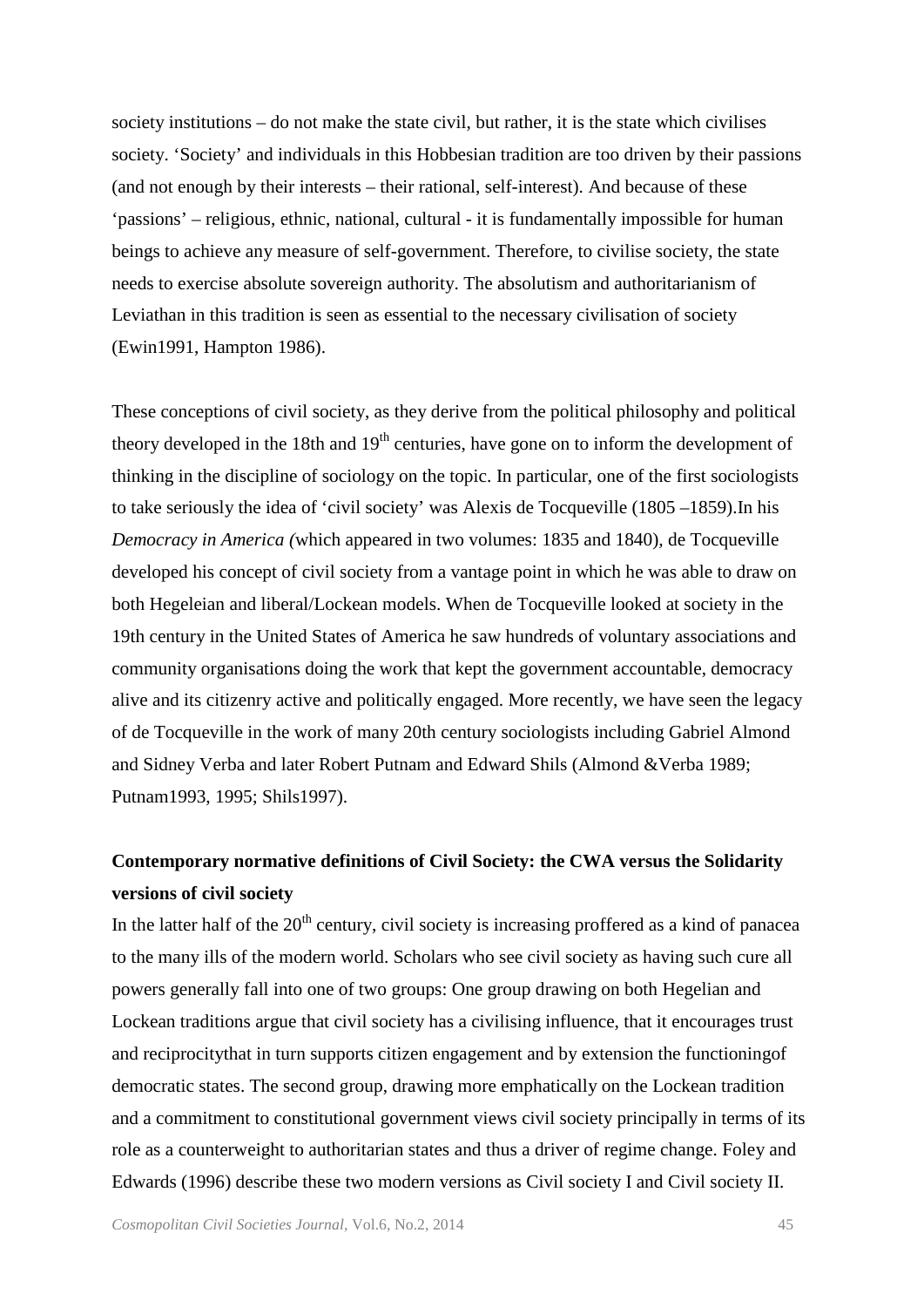We can somewhat irreverently refer to Civil Society I asthe Country Women's Association (CWA) version and Civil Society II as the Solidarity (ie in Poland) version. The division can largely be attributed to contemporary scholars' tendency to preference one part of the sector and focus on a particular political setting and then equate the phenomena that they observe to civil society itself.

It should be noted that below I present idealised and extreme 'versions' of civil society by comparing the 'good' versus the 'bad /ugly side' of civil society. It is a deliberate construction of a [false] polemic. It is important to note that historically few organisations represent the ideal democratic supporter of society and/or act as appropriate counterweights to the state. Similarly, it is true that there are historically few organisations that represent the ideal 'ugly version' of civil society. The vast majority of civil society organisations muddle along somewhere in the middle, with some commitment to values of social justice, democratic decision making , and social change, but falling short of actually fulfilling these ideals consistently. This is, of course, human and this construction of ideal types is designed to be purposely provocative to highlight how civil society research has generated debate.

## *Civil society as supporter of democratic state: the CWA version*

Robert Putnam (1993) has argued that organisations in civil society are vital for democracy. This is because they build social capital, trust and shared values, which are transferred into the political sphere and help to hold society together, facilitating an understanding of the interconnectedness of society and interests within it. This approach focuses on how the governance and other internal political activities of many civil society organisations facilitates better awareness and a more informed citizenry, who make better voting choices, participate in politics, and hold government more accountable as a result. The norms and practices of these organisations have often been considered micro-constitutions because they accustom participants to the formalities of democratic decision making (Putnam 1994).

Some theorists have taken this approach a step further with scholars such as Cheshire Calhoun (2000), Edward Shils (1997) and most recently Helmut Anheier (2007) advocating to bring civility, ie courtesy, back in to the civil society debate. Anheier notes that if we 'neglect of the notion of civility, both conceptually and empirically' within civil society discourse we risk a 'potential slow-down in generating new knowledge and understanding of global civil society' (2007, p. 1). Civility has connotations of good manners or politeness but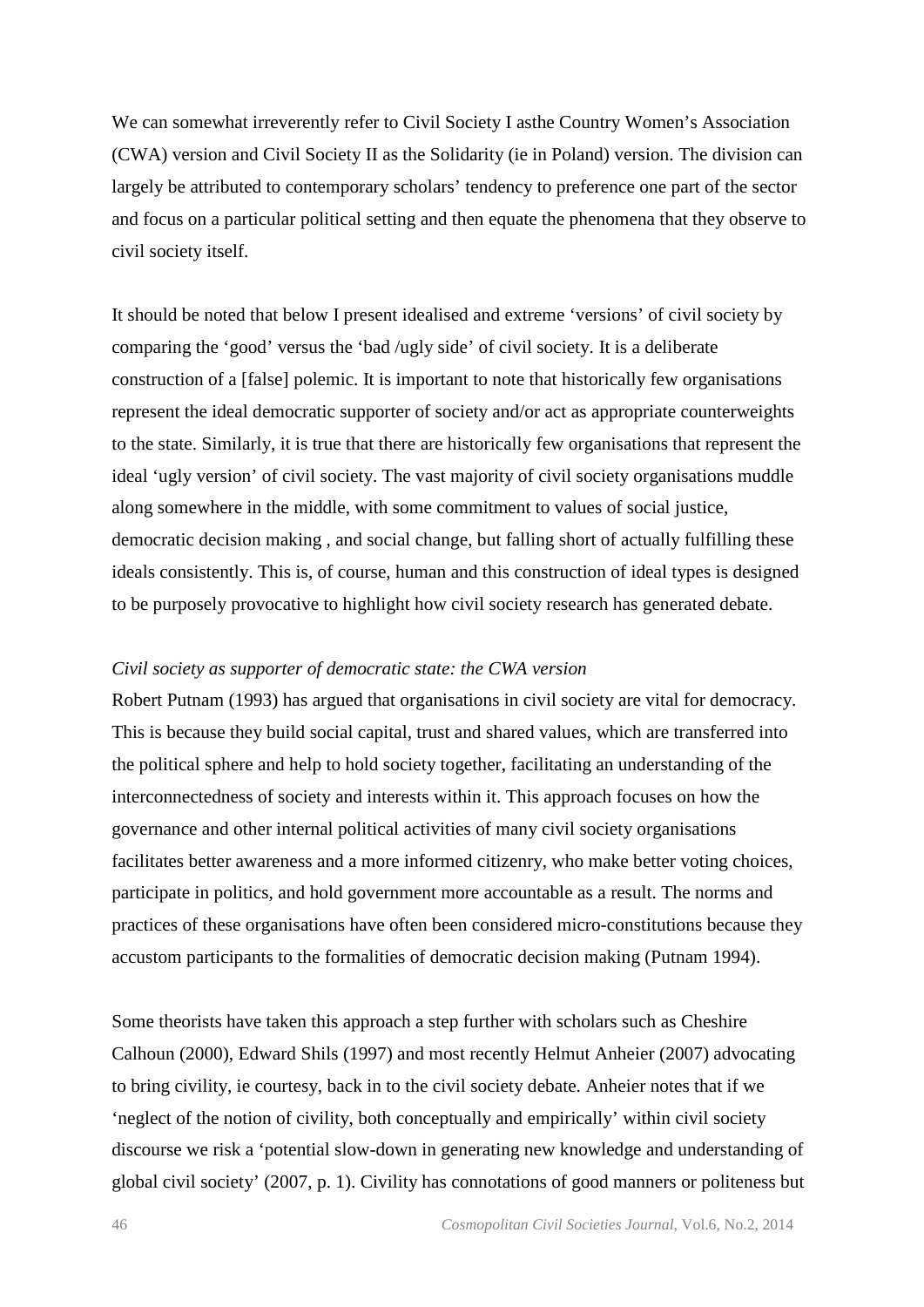also goes deeper to link with classically liberal ideas of civility as a concern for the interests of 'private' authority and order, such as the family, religious institutions, clubs and community organisations. But could this lead to us missing key civil society actors?

#### *Civil society as counterweight to state: The Solidarity version*

The literature on links between civil society and democracy has its roots in early liberal writings like those of de Tocqueville. However the literature on these links was developed in significant ways by 20th century theorists like Gabriel Almond and Sidney Verba, who identified the role of civil society in a democratic order as vital. Seymour Martin Lipset observed in *Union Democracy* (1956) that voluntary groups help mobilise diversity in the political arena and thereby make it more difficult for movements such as Communism and Fascism to dominate a society. Lipset emphasises how they are a training ground for politics, a source of new ideas, and a significant method of communication (p. 16, pp. 82-86).

However, the term got a new lease of life during the democratisation period, described by Samuel Huntington as the third wave, particularly the regime change sweeping Eastern Europe and Latin America in 1970s and 80s. During this time the credibility of the transformative potential of civil societywas reinforced by its perceived political role in the overthrow of the former communist regimes. Scholars studying these political transitions argued that the emergence and 'activation' of civil society is a major weapon against despotism and the key driver of democratisation. This resurrected civil society provided the critical basis for the articulation and aggregation of interests and of exerting pressure on the state to liberalise the political system and now is the means to deepen political reforms in the post-socialist societies (O'Donnell and Schmitter 1986; Pye 1999). Larry Diamond writes, 'increasingly, scholars are recognising the symbiotic nature of the relationship between state and civil society, in the process of democratic consolidation and more generally. By enhancing the accountability, responsiveness, inclusiveness, and hence legitimacy of the regime, a vigorous, pluralistic civil society strengthens a democratic state and moves it toward consolidation' (Diamond 1997, p. 34).

What both strands share however is their normative orientation as it presupposes a certain level of civic culture and civic consciousness. Both groups of scholars view civil society as generally something desirable to have, for both promoting democracy and achieving a good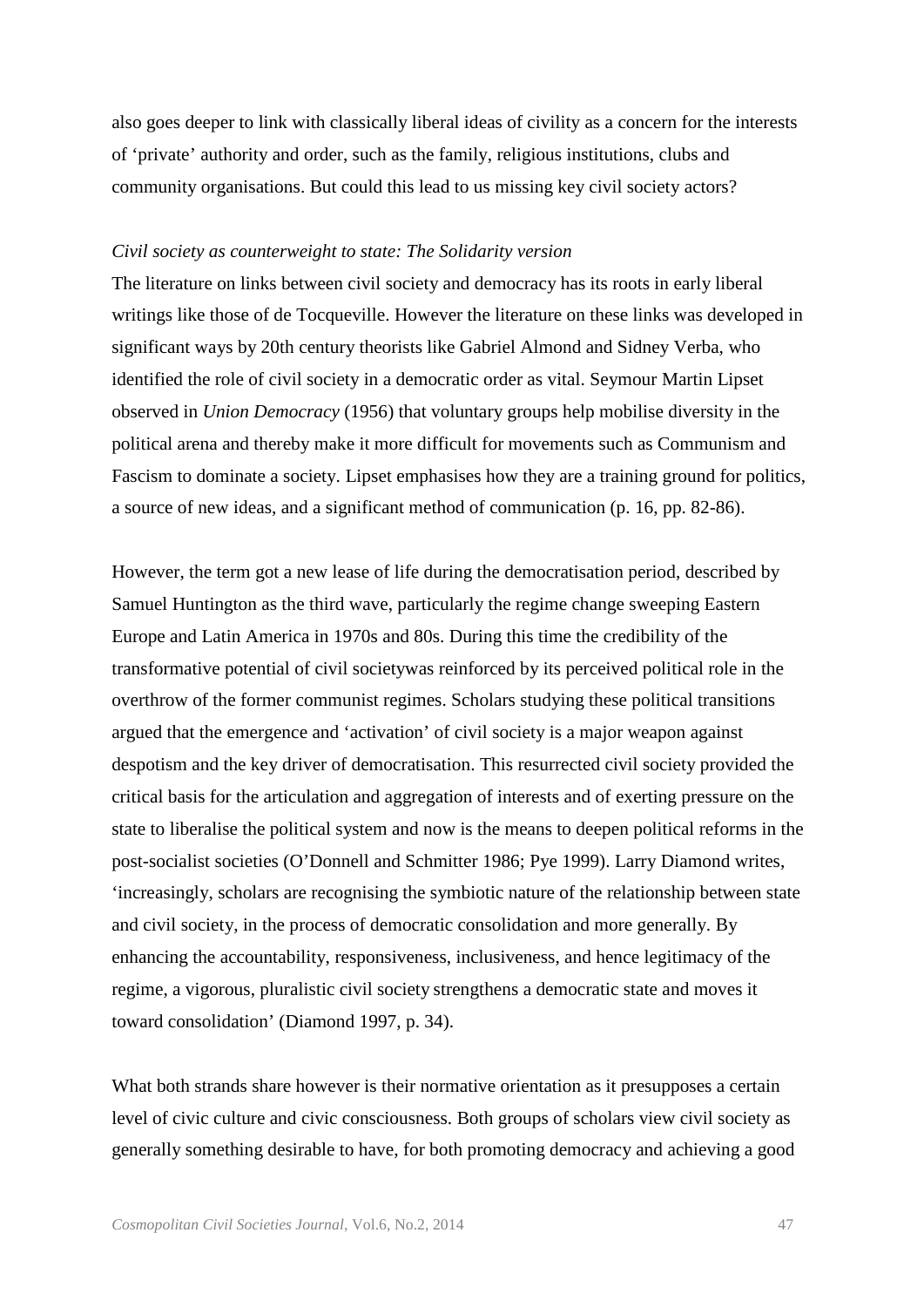society, and as an important barometer of modernity and social progress (Hall 1995; Keane 1998).

#### **Limitations and problems with current approaches**

But civil society – whether you understand it in Hegelian or Lockean terms – ain't always pretty, as the saying goes, and can make things worse. Also it can often make no difference at all. Finally, civil society has had a great deal – probably too much – asked of it.

#### *First, the ugly side of civil society*

Not all associative experiences cultivate the reciprocity, trust, and recognition Putnam envisages (Putnam 1993, chap 6). Civil society can be flavoured by exclusivity, inequality and worse: violence, favouritism, graft, and corruption. NGOs are commonly regarded as open affairs, as groups like (some) trade unions or humanitarian organisations such as the Red Cross. But civil society also includes exclusive, secretive or ritualistic groups that can generate bonding rather than bridging social capital, that is, the type of social capital that strengthens the links between people with the same background and that have similar objectives to create closed communities (Portes 1998). As Charles Hauss (2003) argues 'bonding social capital can serve to reinforce our preexisting beliefs including our prejudices'. Associations such as the Orange Order, Freemasonry, and Opus Dei all flourished but within tightly controlled memberships. In a sense they were the original international NGOs. More recently, we have seen Nazism and Fascism emerging from secretive organisations, later in the violence generated by civil society groups in groups in parts of the Middle East and Africa. Even Putnam's seemingly innocuous Society of Elks has been described as a stronghold of sexist and racist views of 1950s America (Foley and Edwards 1996).

Before I proceed I will reiterate my point above, and I have selected some cases to build this polemic. Recent debate and empirical research on the subject has questioned whether bonding social capital, for example, has any associated risk of exclusivity. Instead it has identified how *both* bonding and bridging are essential in any healthy organisation/network. Bonding is essential to establish a sense of belonging and commitment and mutual support, but bridging is essential to connect with new information and other networks. For example the findings of studies in Australia and Ireland suggest that a model for a high social capital society might be a chain of well-bonded groups each with strong links to some other groups (Leonard [&Onyx](http://www.uts.edu.au/staff/jennifer.onyx) 2003; Onyx & Edwards 2010; Leonard 2004).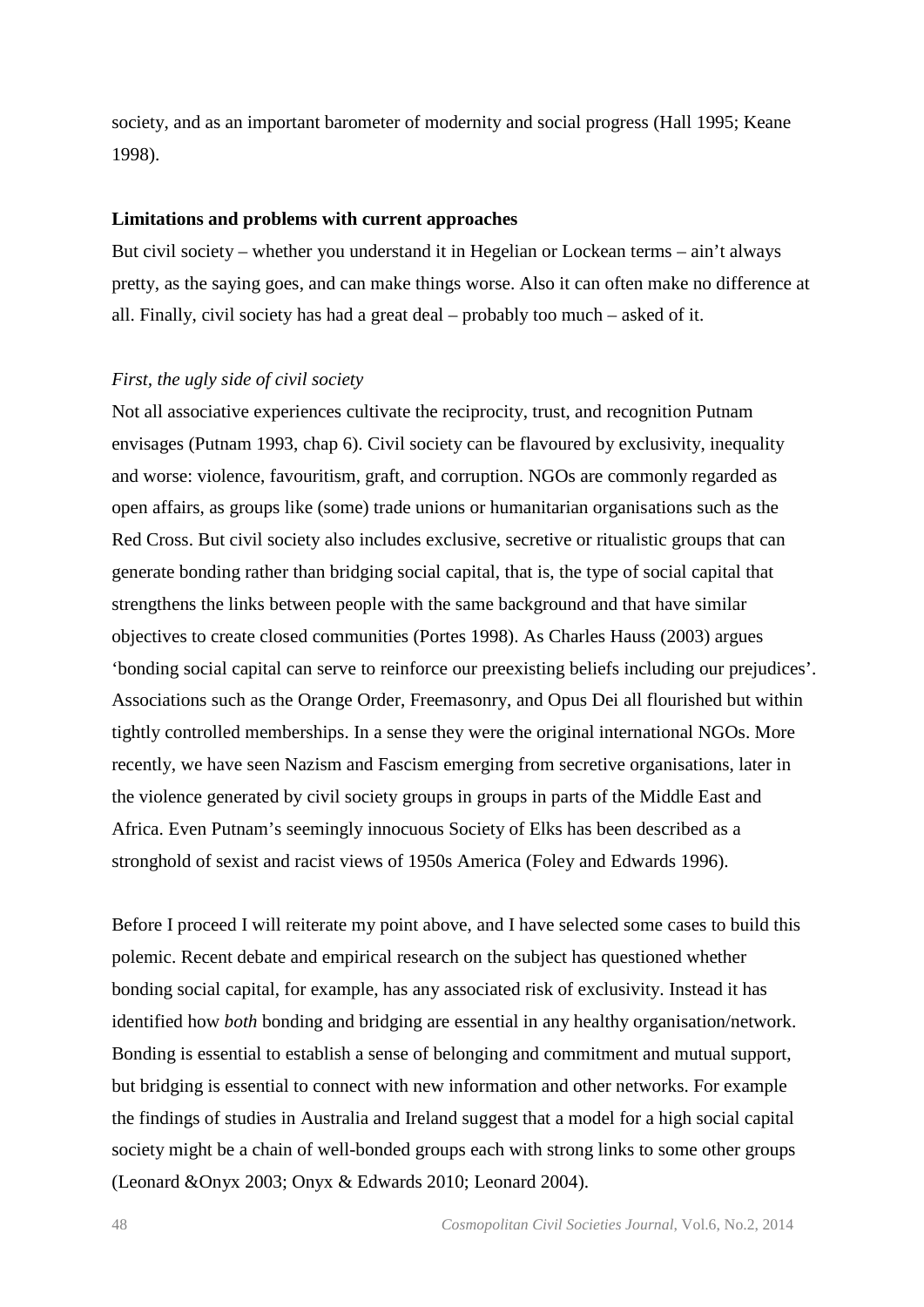#### *Second, civil society that can make things worse*

In particular, the democratising potential of civil society associations (assumed by those classical models of civil society) can be undermined by a paucity of democratic process within associations themselves. Here, inequalities of membership tend to mirror other inequalities. Indeed, it is likely associations now multiply the influence of those who already have resources (Verba et al. 1995, chap 16; Warren 2001, p. 19). Lipset (1967) argues that in Latin America high-status social clubs have sustained the governing class, and major agricultural organisations are the preserve of the elite (1967, p. 9). In a similar vein, Foley and Edwards (1996) have questioned how democratic civil society actually is, noting that some civil society actors in the US have now obtained a remarkable amount of political power without anyone directly electing or appointing them; on this basis they warn of 'warring factions' and 'rent-seeking special interests' (1996, p. 39). As for those democratisation theorists that focus on civil society as a counterweight to the state, Foley and Edwards astutely observe that 'There is no reason in principle why the 'counterweight' of civil society should not become a burden to a democratic as well as an authoritarian state' (1996, p. 40).

#### *Third, civil society can often make no difference*

In this regard it is worth considering those large, highly bureaucratic organisations that are unlikely to promote much membership engagement at all – Putnam's so-called cheque-book organisations – where the only connection between ordinary members and those that run the organisation is made when they pay their annual dues; in Australia the NRMA, and in the US groups like the Sierra Club are perhaps examples. These large organisations are the kind that Theda Skopol (2003) fears are signaling the death of grassroots organising and, in turn, the diminishing of democracy in America.

#### *Finally, civil society has too much asked of it*

Economic factors and political culture are also politically important for establishing democracy. Sometimes they are the dominant factors at play. Moreover – and this relates to the point above about making no difference – without legal structures and political systems, associations are much less likely to successfully cultivate the 'habits of the heart' and for this to translate into strengthening civic engagement and democratic consolidation. An overly civil society-centric view fails to acknowledge how the interactions of various parts of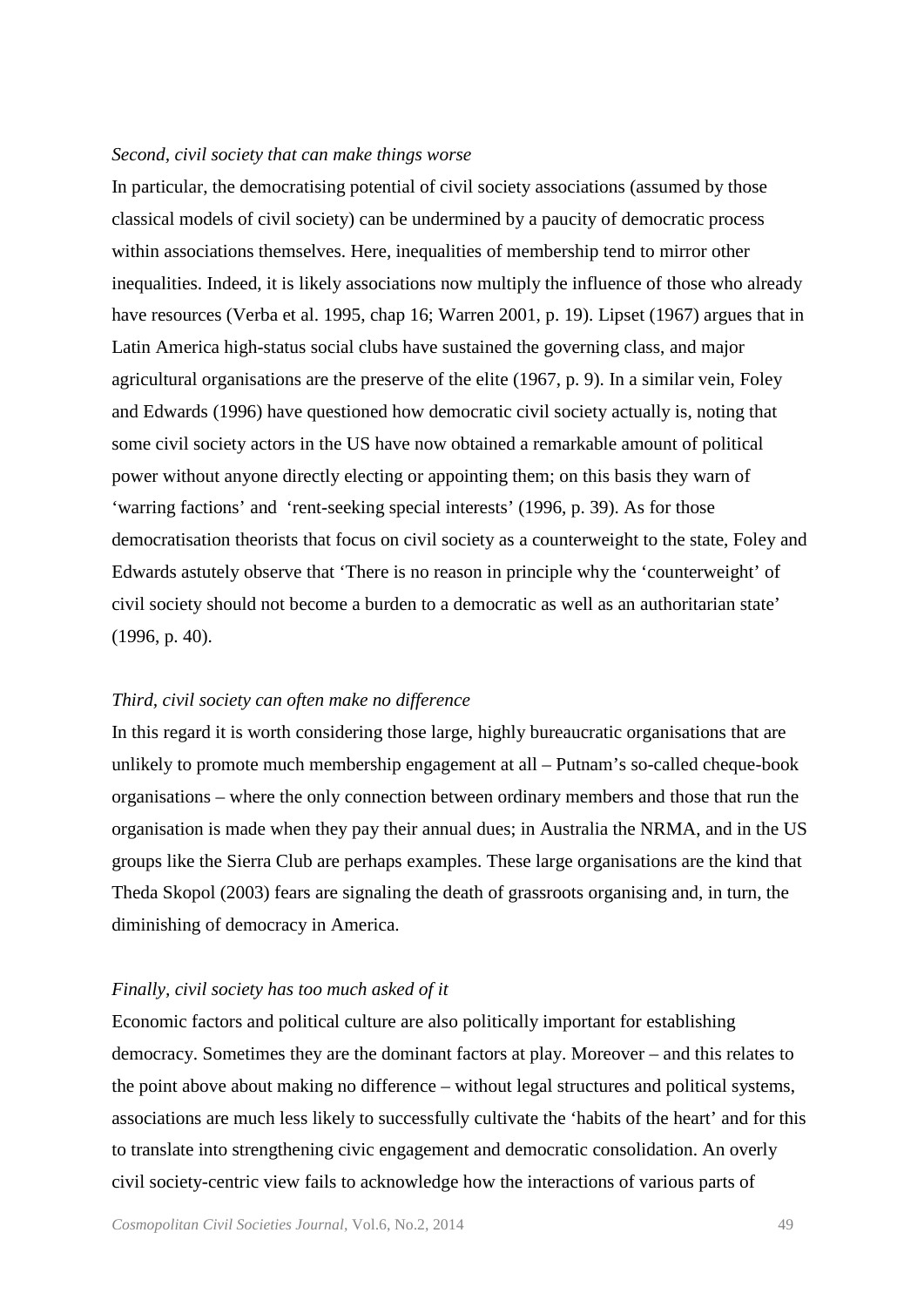society and polity are also a key source of civil society's effects (see Whitehead 1997). Activists in weak or failed states face enormous challenges promoting democratic other kind of civic minded values in the absence of any rules of the game (Whitehead 1997). The current situation in places such as Syria and the Sudan are cases in point.

#### **Questioning from the South**

The popularity of the civil society concept is not restricted to countries with a European historical background. The term is often used in Latin America, Africa and East Asia. Many Latin American and African countries can claim to have a tradition of civil society due to the legacy of European colonialism. But even in East Asia, which has had a very different history and set of traditions from Europe or Latin America, the language of civil society has great appeal and is used as frequently to talk about the recent transition to democracy as in other continents. While not representative of the scholarly literature, using Factiva, media coverage can serve as a proxy measure to demonstrate the breadth of interest in civil society. Figure 2 below shows the frequency of the term 'civil society' in English language media that also includes mentions of specific countries from January 1 1981 to 31 Dec 2013.

Figure 2 below shows the frequency of the term 'civil society' in English language media that also includes mentions of specific countries from January 1 1981 to 31 Dec 2013. It is important to note that this search was of media that appeared in English only so is biased in favour of the western media. However, in terms of specific media outlets outside of the newswires and 'BBC – All sources'(n. 37,713) the largest numbers of mentions of 'civil society' appeared in 'Times of India – All sources' at 11,480 , The Hindu (India) at 7,072 and The Nation (Pakistan) at 4,712. Although some of these outlets may republish syndicated news more than other media outlets it nevertheless suggests that interest in civil society is strong outside of the western world.

It should also be noted that only the total number of mentions 1981-2013 appear but the coappearance of civil society and specific countries or regions will be relatively high during certain periods, for example 7,420 of the 10,470 mentions of civil society and the Middle East occurred between 2011 and 2013 in media coverage relating the 'Arab Spring'. The application of civil society to the Arab Spring is a case of stretching civil society to fit an array of complex and context specific circumstances. Further, it raises questions about whether the term 'fits' outside of the west.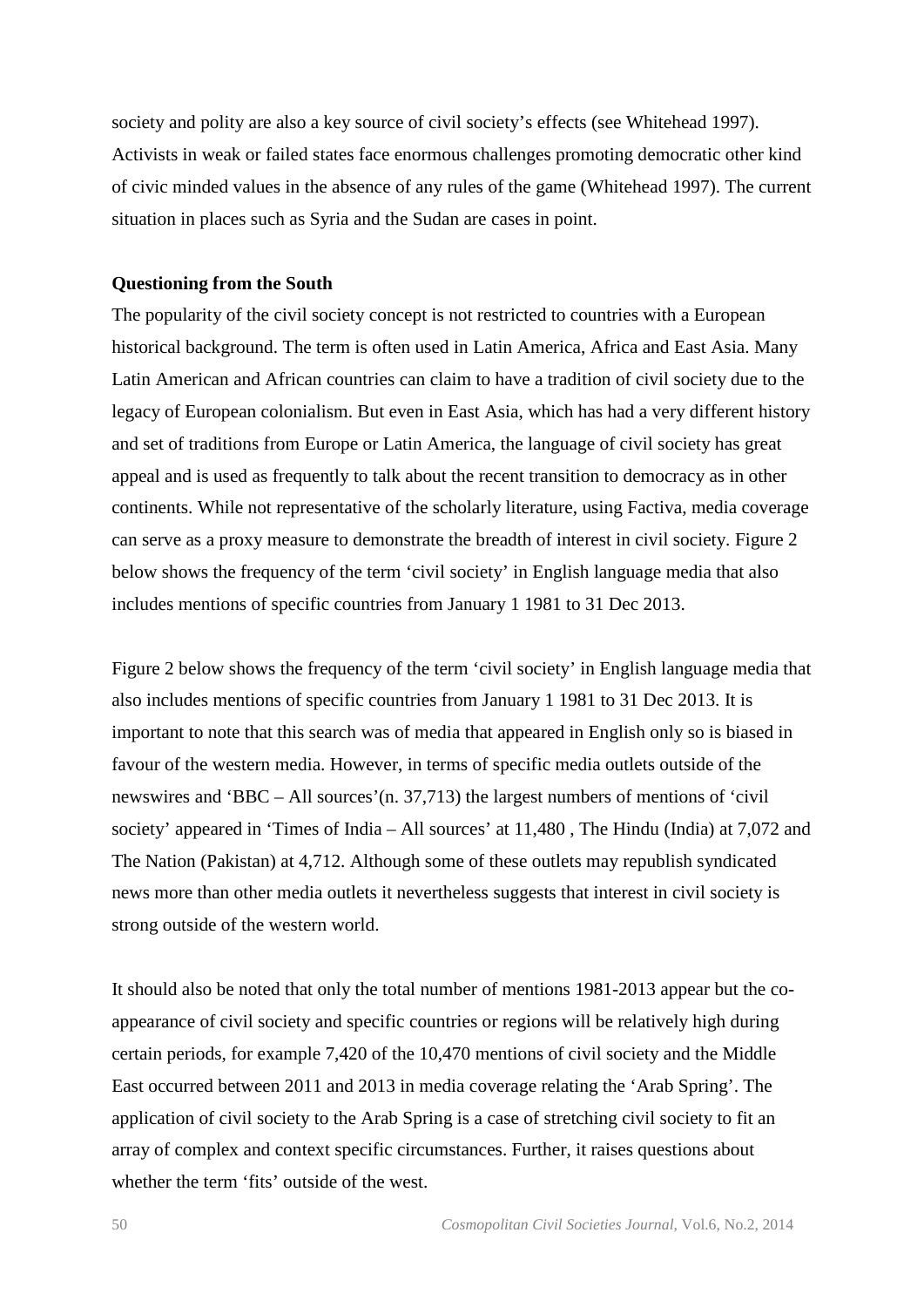

## **Figure 2: Frequency of 'civil society' in English language media by country 1981-2013**

Source: © 2014 Factiva, Inc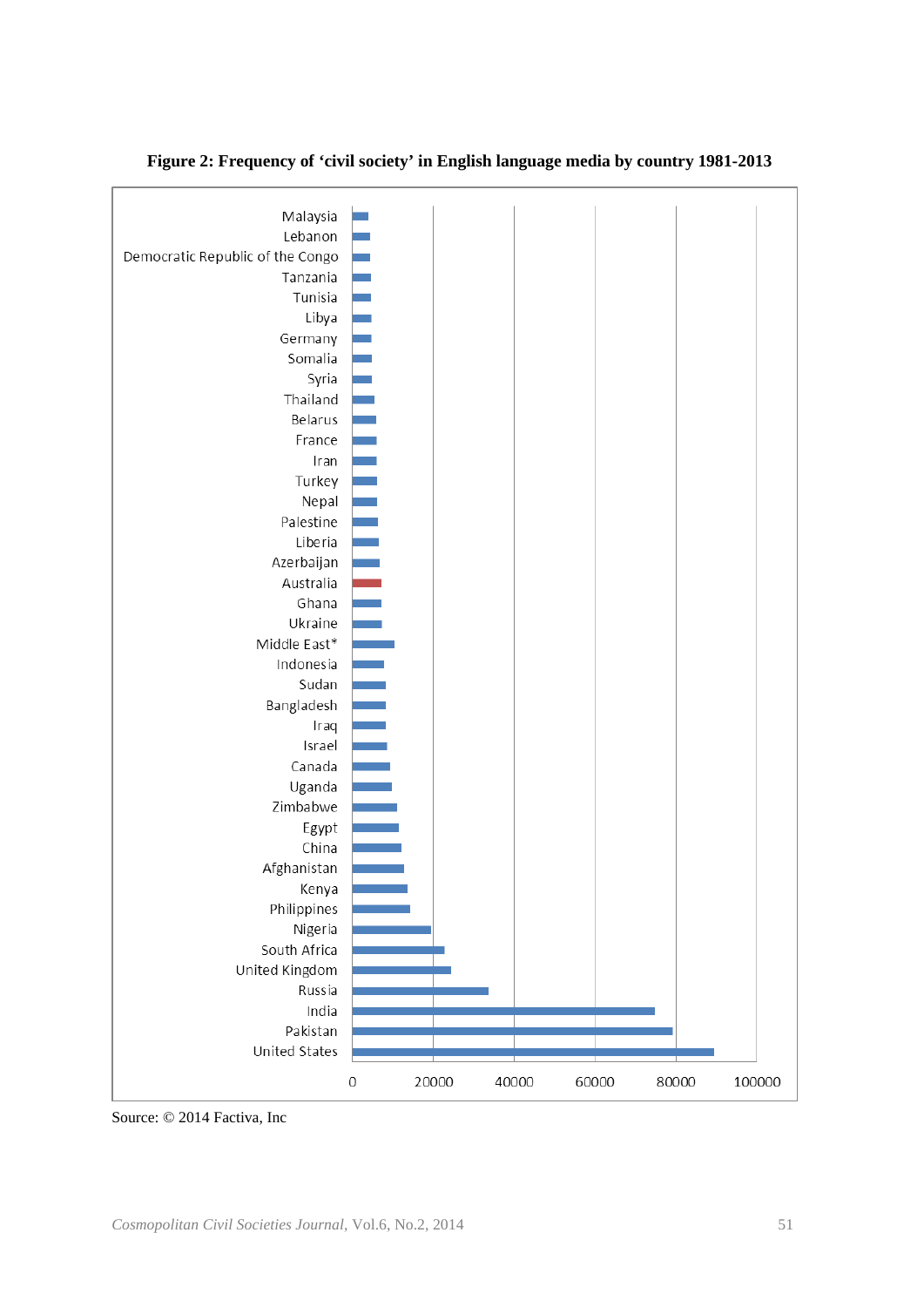#### *Failure to account for different civil society traditions*

The democratising potential of civil society in non-western settings has been widely celebrated (see discussion by Lewis (2001) on Keane's (1998) view of role of civil society in Japan and Harbeson's (1994) on civil society in Africa). For many in the west, and in particular in the eyes of western governments, civil society is most virtuous when the focus of its advocacy lies elsewhere, such as in the developing world. The actions of civil society seem to diminish in virtue – in the minds of politicians – when turned on the regimes in which they are situated. Then, civil society is seen more as an irritant (Dalton and Butcher 2014).

Accompanying the adoption of the term have been debates regarding emerging civil societies notably in Africa (Ebenezer Obadare, Nira Wickramasinghe, etc) and Asia (Neera Chandhoke, Carter J. Eckert, Bruce Cummings) and non-western settings in general (Munck 2006) that raise questions about the term's applicability and usefulness, with scholars calling for a re-imaging at least of the concept. These authors argue that historical circumstances, intellectual contexts and institutional arrangements in the West have influenced how the civil society has been interpreted. And that the term civil society is so deeply rooted in the specific experiences of a few selected western countries that it has significant limitations in explaining the realities of non-western societies. It has also been argued that civil society is biased towards the global north. Partha Chatterjee has argued that, in most of the world, 'Civil society as an ideal continues to energise an interventionist political project, but as an actually existing form it is demographically limited.' (Chatterjee 2006, p. 39). For Jai Sen, civil society is a neo-colonial project driven by global elites in their own interests (Sen 2010).

#### *How separate from the state?*

Related to the point above, another major difficulty is the notion that civil associations must be 'autonomous.' To a certain extent, this is because the notion of civil society promises the extension of civil as opposed to state-driven forms of association as a good. And that civil society itself refers to a realm separate from – often contrasting with or indeed counterbalancing – state power. Ernest Gellner said, 'Civil society…is first of all that part of society which is not the state. It is a residue' (Gellner 1990, p.307). However, this posits an easy separation between state and society, one which in practice hardly exists. In particular,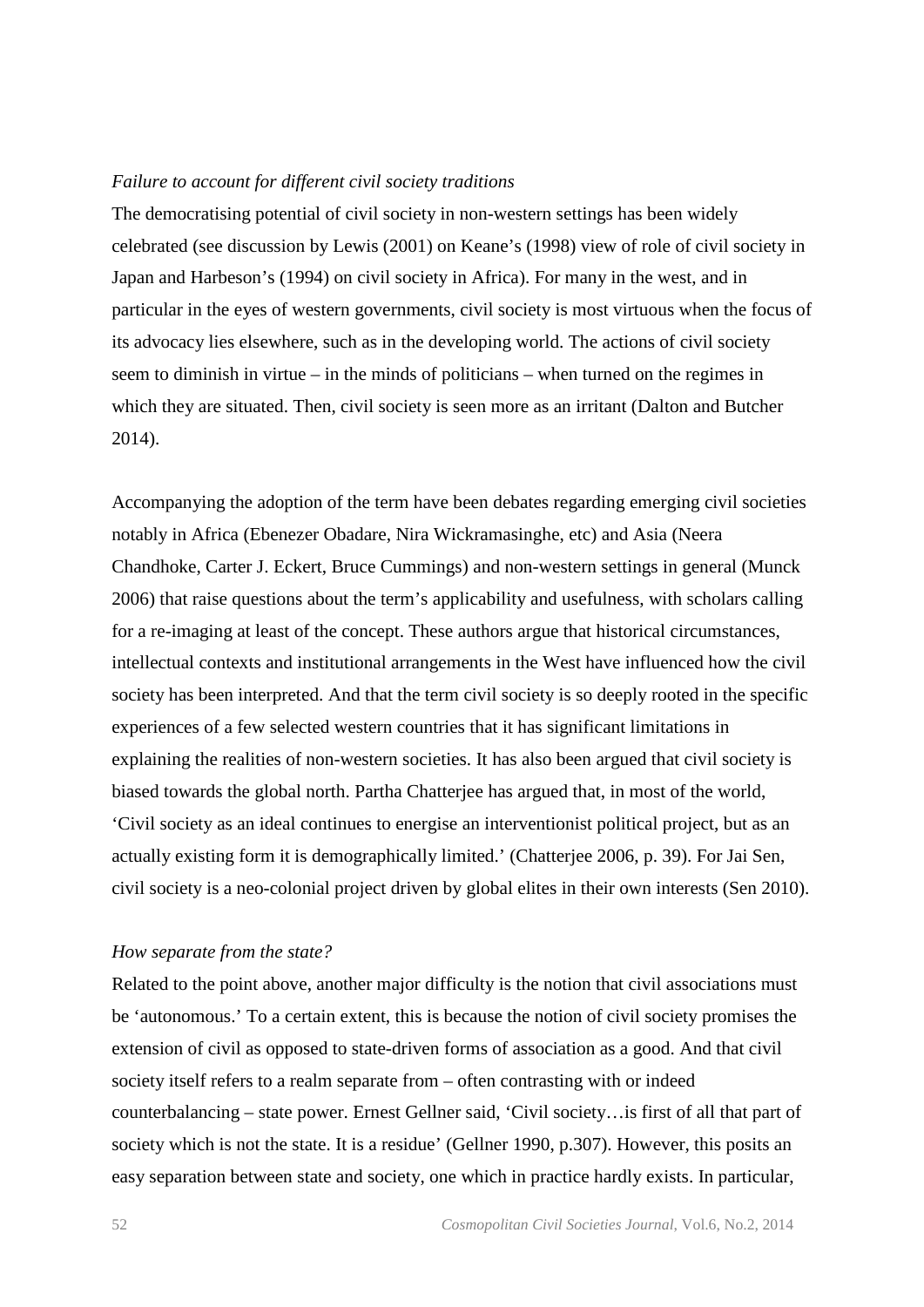the state has dominated civil society in much of the developing world, and thus civil society has not been as much separated from the state as in the Western democracies (Cotton 1992). For example in the case of Japan, Schwartz argues that the Japanese state plays an active role in targeting and monitoring welfare corporations that could well operate as part of civil society, but which instead ended up serving as non-profit 'subcontractors' for the state (Schwartz 2003, p. 13). (Here, incidentally, it is interesting to note that the clubs and societies in Northern Italy described by Putnam in his seminal *Making Democracy Work: Civic Traditions in Modern Italy* (1993) were backed by political parties).

Bruce Cummings (2002) decries the uncritical application of civil society in the study of East Asia as an example of hegemony of Western liberalism yet (somewhat contrarily) also criticises many western scholars (he singles out Putnam) for failing to account for the existence (at least in any significant way) of civil society existing there at all. He argues that this is because many western scholars interpret nonwestern contexts as entirely unsuitable settings for civil society (2003, p. 16). Calhoun argues that 'the cosmopolitan ideas of global civil society can sound uncomfortably like those of the civilizing mission behind colonialism' (Calhoun 2003, p. 93). Munck (2006) also discusses a failure to take account of other civil society traditions and the application of civil society as being part of the Western modernisation project.

Neera Chandhoke (2003) a political scientist from India, argues that application of civil society to nonwestern context is not only problematic but has made matters worse in terms of political and economic development. Chandhoke argues the unquestioning faith in civil society as *the* driver of democracy and economy growth has stimulated the expansion in developing countries of a 'fake' civil society sponsored by government as a way for them to gain access to development aid or to provide the illusion of popular support for Northern political projects. Related to this (and the points about imperialism above) Chandhoke (2002) argues these fake NGOs become agents of westernisation. Nira Wickramasinghe describes the 'instrumentalization of this neo-Tocquevillian conception of civil society…where civil society is becoming a means to an end – democratization, economic growth or sustainable development – rather than an end in itself' (2005, p. 458).

These problems of course all relate back to the problem of definition – or more precisely the lack thereof.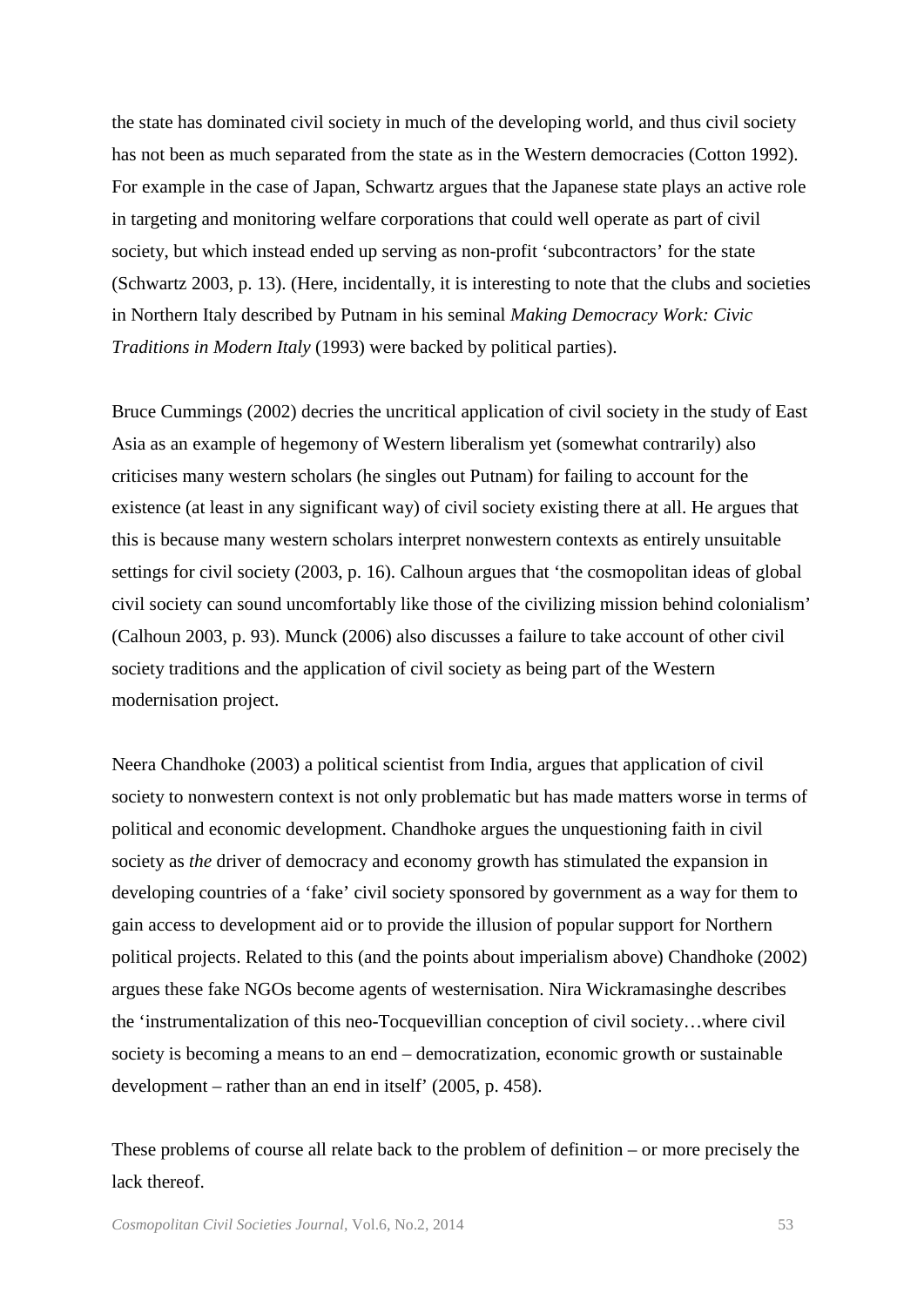## **How is this definitional no-mans-land resolved by those in the field?**

Regardless of, or because of, the uncertainty it appears that being vague or avoiding defining civil society is a popular route. One indication is how a selection of entities that describe themselves as 'Centre for Civil Society' or close variations thereof. After conducting a search through Google for the terms 'civil society' and 'centre', examining the membership of the US based Nonprofit Academic Centers Council (NACC), a group dedicated to the promotion and networking of centres that provide research and education relating to the nonprofit sector (NACC 2014) the following 15 centres were identified. Most are affiliated with a university. Table 1 shows how the centres, both those aligned with Universities and those with Community, for-profit or even government affiliations, deal with the thorny issue of how to define civil society.  $3$  (Note that the centres are listed in no particular order).

| <b>NAME OF CENTRE</b>                                                                   | <b>AFFILIATION/</b><br><b>COUNTRY</b> | <b>DEFINITION</b>                                                                                                                                                                                                                                                                                                                                                                                                                                                                                                                                                                                            |
|-----------------------------------------------------------------------------------------|---------------------------------------|--------------------------------------------------------------------------------------------------------------------------------------------------------------------------------------------------------------------------------------------------------------------------------------------------------------------------------------------------------------------------------------------------------------------------------------------------------------------------------------------------------------------------------------------------------------------------------------------------------------|
| <b>University Affiliated</b>                                                            |                                       |                                                                                                                                                                                                                                                                                                                                                                                                                                                                                                                                                                                                              |
| Center for Civil Society<br>Studies http://ccss.jhu.edu/the-<br>center/about-the-center | <b>Johns Hopkins</b><br>USA.          | 'We use the terms 'civil society sector' or<br>'civil society organization' to refer to a<br>broad array of organisations that are<br>essentially private, <i>i.e.</i> , outside the<br>institutional structures of government; that<br>are not primarily commercial and do not<br>exist primarily to distribute profits to their<br>directors or 'owners'; that are self-<br>governing; and that people are free to join or<br>support voluntarily. This definition was<br>formulated in collaboration with teams of<br>researchers and advisors from around the<br>world and has been used successfully to |

**Table 3: Definitions of civil society included on websites/key literature of civil society centres** 

<span id="page-14-0"></span> $3$  Note the table only covers centres that have 'civil society' this in their title and does not include a civil society focus eg Columbus State University's Nonprofit and Civic Engagement Center (NPACE). There is also an array of scholarly societies that state that civil society is a key area of their focus including the US ARNOVA and the UK (ARVAC Association for Research in the Voluntary and Community Sector) and the International Society for the Third Sector Research (ISTR). David Horton Smith (2013, pp. 640-43) identifies around 30 similar interdisciplinary altruistics researcher associations and over 30 academic journals in his comprehensive review of the broad field of 'altruistics' ('all the related phenomena of our field, individual and collective. Included are philanthropy, the nonprofit sector, third sector, voluntary sector, civil society (sector), social economy, volunteering, associations, and nonprofit organizations, among other topics'). Note there has also been significant growth in the number of academic programs with a strong focus on civil society in particularly in the US programs with a focus on the nonprofit sector. In Australia, the nonprofit sector is now a significant area of academic research and learning, with nonprofit management education programs being offered in seven major Australian universities and two New Zealand tertiary education institutions (Malcolm, Onyx, Dalton & Penetito 2014).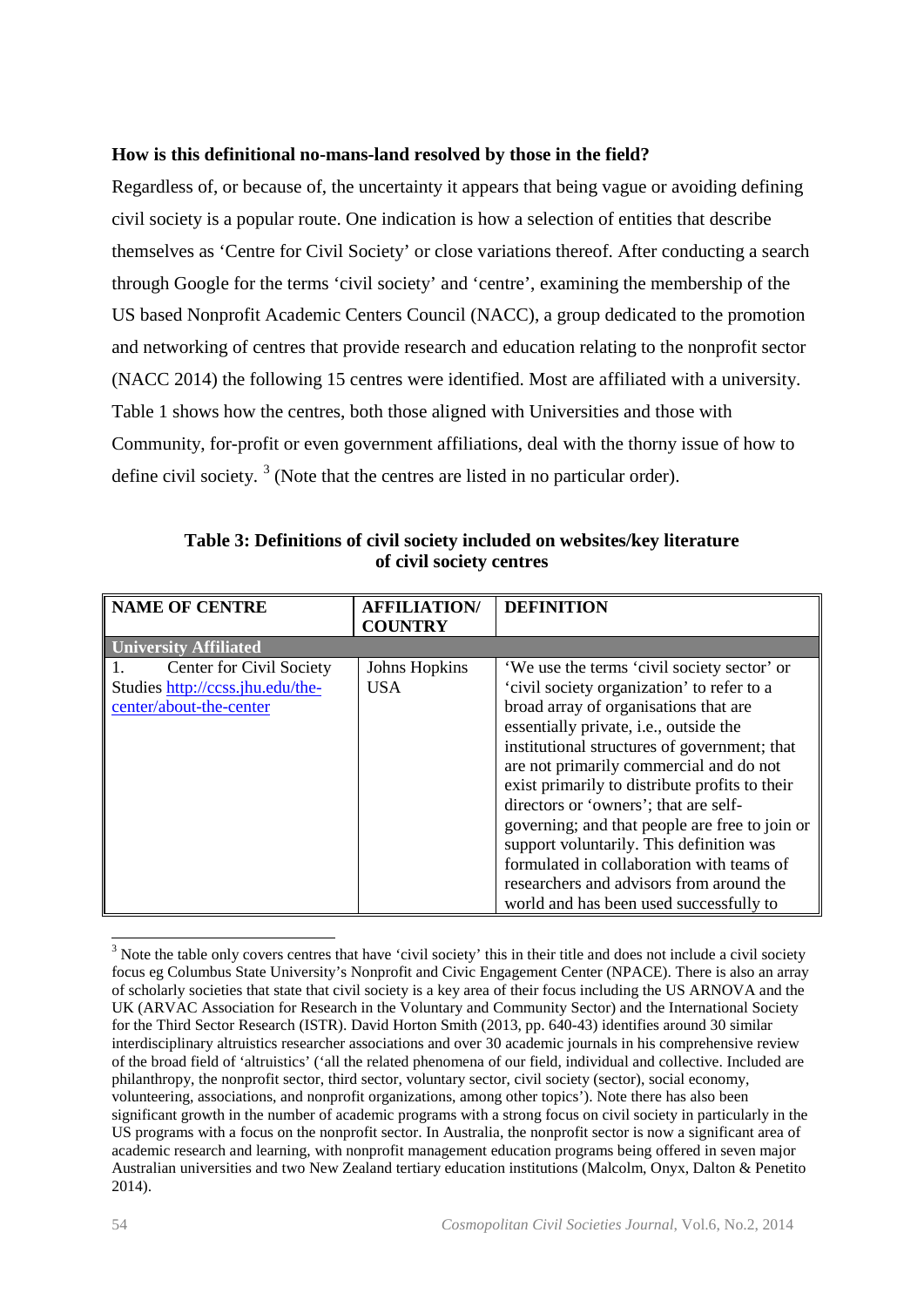| Hauser Institute for Civil<br>2.                                                                      | Harvard                    | guide field work in over 40 countries.'<br>This is contained in many of the<br>publications authored by Centre members<br>(ie by Lester Salamon; S. Wojciech<br>Sokolowski Regina List et al.) not on the<br>website directly.<br>The Hauser Institute for Civil Society at |
|-------------------------------------------------------------------------------------------------------|----------------------------|-----------------------------------------------------------------------------------------------------------------------------------------------------------------------------------------------------------------------------------------------------------------------------|
| Society<br>(The Hauser Center for Nonprofit<br>Organizations was established in                       | University<br>Mas. USA     | Harvard University is a university-wide<br>center for the study of civil society and<br>nonprofit organisations. The Hauser Institute                                                                                                                                       |
| 1997 in 2013 it merged with the<br>Center for Public Leadership at<br>the Harvard Kennedy School, and |                            | seeks to expand understanding and<br>accelerate critical thinking about civil<br>society, its leaders and institutions among                                                                                                                                                |
| became the Hauser Institute for<br>Civil Society)<br>http://hausercenter.org                          |                            | scholars, practitioners, policy makers and<br>the general public by encouraging<br>scholarship, developing curriculum,                                                                                                                                                      |
|                                                                                                       |                            | fostering mutual learning between<br>academics and practitioners, and shaping<br>policies that enhance the sector and its role<br>in society.                                                                                                                               |
| The Centre for Civil<br>3.<br>Society (founded in 1995 closed in                                      | LSE, UK                    | 'Civil society refers to the arena of<br>uncoerced collective action around shared                                                                                                                                                                                          |
| 2010)<br>http://www.spa.ucla.edu/civilsoci<br>ety/webfiles/template1.cfm?page=                        |                            | interests, purposes and values. In theory, its<br>institutional forms are distinct from those of<br>the state, family and market, though in                                                                                                                                 |
| abt_whtis.cfm∣=2                                                                                      |                            | practice, the boundaries between state, civil<br>society, family and market are often                                                                                                                                                                                       |
|                                                                                                       |                            | complex, blurred and negotiated. Civil<br>society commonly embraces a diversity of<br>spaces, actors and institutional forms,                                                                                                                                               |
|                                                                                                       |                            | varying in their degree of formality,<br>autonomy and power. Civil societies are                                                                                                                                                                                            |
|                                                                                                       |                            | often populated by organisations such as<br>registered charities, development non-<br>governmental organisations, community                                                                                                                                                 |
|                                                                                                       |                            | groups, women's organisations, faith-based<br>organisations, professional associations,                                                                                                                                                                                     |
|                                                                                                       |                            | trade unions, self-help groups, social<br>movements, business associations,<br>coalitions and advocacy groups.'                                                                                                                                                             |
|                                                                                                       |                            | http://eprints.lse.ac.uk/29398/1/CCSReport0<br>$5_06.pdf$                                                                                                                                                                                                                   |
| The Centre for Civil<br>4.<br>society<br>http://civilsociety.ucla.edu/                                | UCLA, Calif.<br><b>USA</b> | As above. Note common leadership / sister<br>relationship but also: 'civil society, adopted<br>an initial working definition that is meant to                                                                                                                               |
|                                                                                                       |                            | guide research activities and teaching, but is<br>by no means to be interpreted as a rigid<br>statement:'                                                                                                                                                                   |
|                                                                                                       |                            | This is contained in many of the<br>publications authored by Centre members                                                                                                                                                                                                 |
|                                                                                                       |                            | but primarily developed by founder Helmut<br>Anheier (now Dean of the Hertie School of<br>Governance in Germany).                                                                                                                                                           |
| International Council of                                                                              |                            | Focuses on 'altruistics' ('all the related                                                                                                                                                                                                                                  |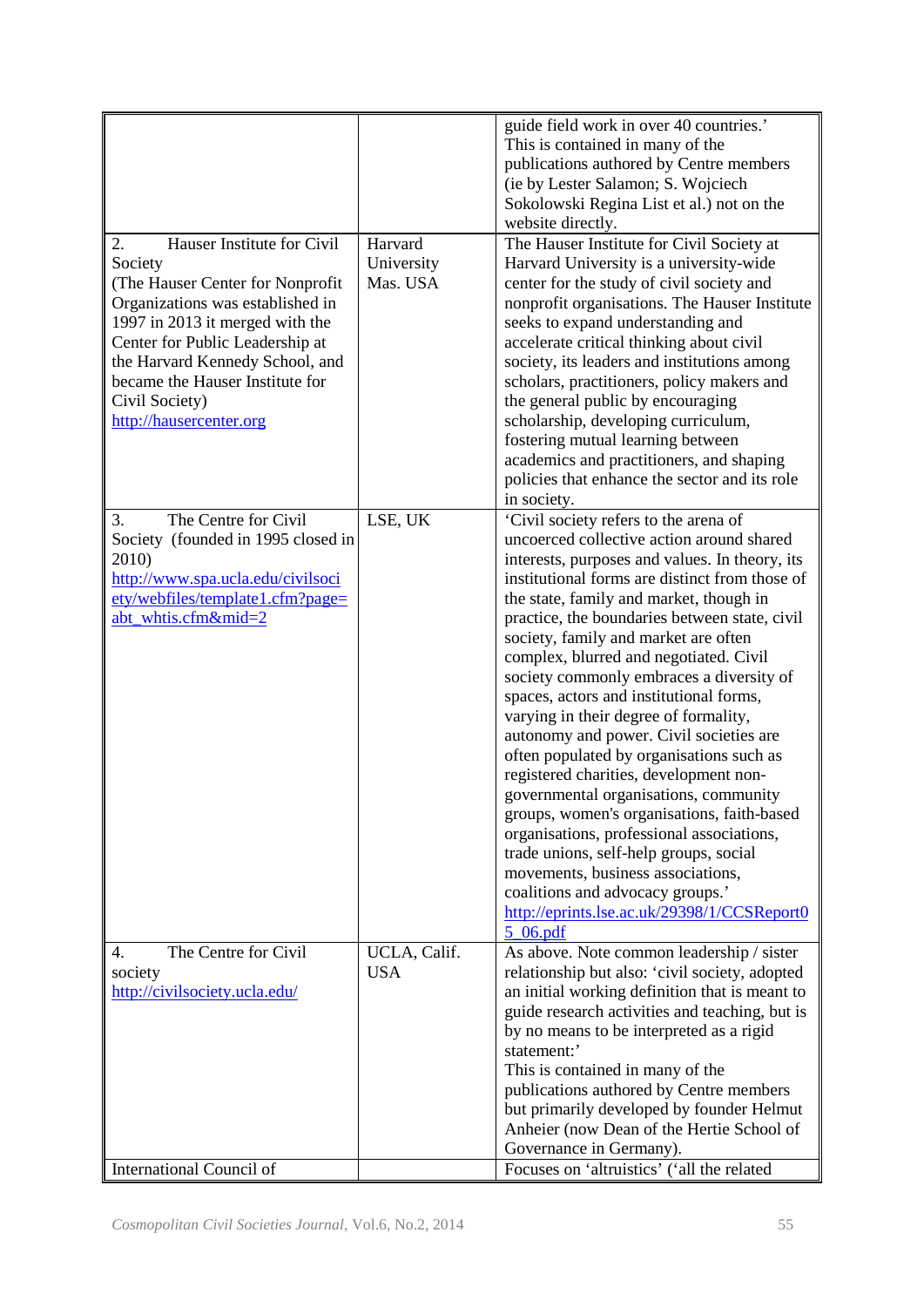| Voluntarism, Civil Society, and     |                  | phenomena of our field, individual and          |
|-------------------------------------|------------------|-------------------------------------------------|
| <b>Social Economy Researcher</b>    |                  | collective. Included are philanthropy, the      |
|                                     |                  |                                                 |
| Associations (ICSERA;               |                  | nonprofit sector, third sector, voluntary       |
| www.icsera.org).                    |                  | sector, civil society (sector), social          |
| (est 2010)                          |                  | economy, volunteering, associations, and        |
|                                     |                  | nonprofit organizations, among other            |
|                                     |                  | topics'), David Horton Smith (2013)             |
| The Inglis Clark Centre for<br>6.   | <b>UTAS</b>      | Community engagement embeds and                 |
| Civil Society                       |                  | extends the university as a key actor in civil  |
| http://www.utas.edu.au/provost/in   |                  | society – defined simply by the London          |
| glis-clark-centre                   |                  | School of Economics as 'the arena of            |
|                                     |                  | uncoerced collective action around shared       |
|                                     |                  |                                                 |
|                                     |                  | interests, purposes and values'.                |
|                                     |                  | http://www.utas.edu.au/provost/inglis-clark-    |
|                                     |                  | centre                                          |
| 7.<br>The Centre for Civil          | The University   | No definition but lists social movements,       |
| society                             | of KwaZulu-      | trade unions, community-based                   |
| http://www.ukzn.ac.za               | Natal (UKZN),    | organisations and NGOs                          |
|                                     | South Africa     | http://www.ukzn.ac.za/civil                     |
|                                     |                  | society/default.asp                             |
| The Centre for Civil<br>8.          | New Delhi. India | Civil society is an evolving network of         |
| Society                             |                  | associations and institutions of family and     |
| Founded in 1997 by Parth Shah,      |                  | community, of production and trade, and of      |
|                                     |                  |                                                 |
| former Professor of Economics at    |                  | piety and compassion. Individuals enter into    |
| the University of Michigan.         |                  | these relationships as much by consent as by    |
| http://www.civilsociety.in          |                  | obligation but never under coercion. The        |
|                                     |                  | 'principle of subsidiarity' demarcates the      |
|                                     |                  | proper arenas for civil and political society,  |
|                                     |                  | and for local, state, and central government    |
|                                     |                  | within the political society. Civil society     |
|                                     |                  | champions individual rights, freedom of         |
|                                     |                  | exchange, rule of law and limited               |
|                                     |                  |                                                 |
|                                     |                  | government for India to reap the benefits of    |
|                                     |                  | political and economic freedom.                 |
|                                     |                  | http://www.civil society.in/about_us.html       |
| 9.<br>Cosmopolitan Civil            | UTS, NSW         | No definition but refers to multidisciplinary   |
| <b>Society Research Centre (Est</b> | Australia        | perspectives to investigate 'the practices that |
| 2007)                               |                  | are crucial in enabling social cohesion and     |
| http://www.ccs.uts.edu.au           |                  | change in cosmopolitan societies'.              |
| The Civil Society<br>10.            | Australia        | Definition changed from                         |
| National Centre for Excellence      |                  | Civil Society Organisations (CSOs) refers to    |
|                                     |                  |                                                 |
|                                     |                  | organisations with a primary focus on social    |
| Consultation process began June     |                  | purpose* whether local, regional or national,   |
| 2014, to go out to tender second    |                  | whether voluntary, not-for-profit or social     |
| half 2014                           |                  | enterprise.                                     |
| www.civilsocietycentre.org.au. *    |                  | (added after first round of consultation)       |
|                                     |                  | 'Civil Society also incorporates relationships  |
|                                     |                  | and interactions between CSOs, people in        |
|                                     |                  | communities and organisations in different      |
|                                     |                  | sectors (including business and government)     |
|                                     |                  |                                                 |
|                                     |                  | working towards stronger social outcomes.'      |
|                                     |                  | *Social purpose may include (and is not         |
|                                     |                  | limited to) health, social services, education, |
|                                     |                  | research, culture, arts, sport, recreation,     |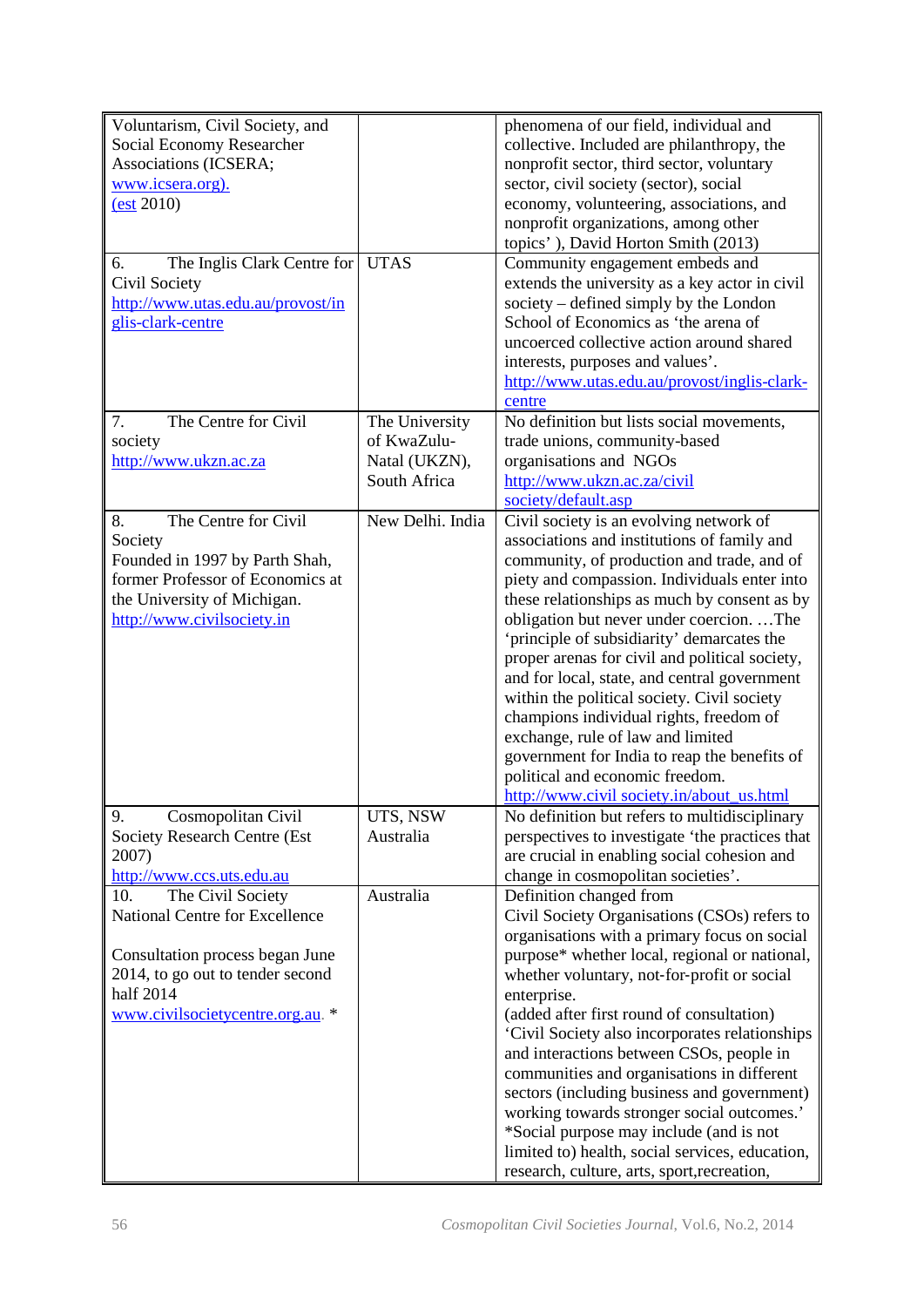|                                                                                                                                                       |                                                                                            | religion, community development,<br>employment & training, housing, ageing,<br>disability, environment, lawand advocacy.<br>http://www.civilsocietycentre.org.au/wp-<br>content/uploads/2014/06/Civil-Society-<br>Discussion.pdf                                                                                                                                                                                                                                                                                                                                               |
|-------------------------------------------------------------------------------------------------------------------------------------------------------|--------------------------------------------------------------------------------------------|--------------------------------------------------------------------------------------------------------------------------------------------------------------------------------------------------------------------------------------------------------------------------------------------------------------------------------------------------------------------------------------------------------------------------------------------------------------------------------------------------------------------------------------------------------------------------------|
| Community/government affiliated                                                                                                                       |                                                                                            |                                                                                                                                                                                                                                                                                                                                                                                                                                                                                                                                                                                |
| The Centre for Civil<br>11.<br>Society<br>http://www.civilsociety.org.au/                                                                             | (Social Enterprise<br>Partnerships Ltd)<br>Melbourne,<br>Australia                         | The term 'civil society' refers to the<br>relationships and associations that make up<br>our life at grass-roots levels of society,<br>independent of government (in families,<br>neighbourhoods and voluntary<br>associations).<br>http://www.civilsociety.org.au/                                                                                                                                                                                                                                                                                                            |
| <b>CIVICUS</b><br>12.<br>(global nb.large Africa-based<br>membership) ' an international<br>alliance of members and partners.'<br>http://civicus.org/ | Main office<br>Johannesburg,<br>South Africa also<br>offices in<br>Switzerland, US<br>&UK. | <b>CIVICUS: World Alliance for Citizen</b><br>Participation is which constitutes an<br>influential network of organisations at the<br>local, national, regional and international<br>levels, and spans the spectrum of civil<br>society. CIVICUS includes the following<br>in its definition of civil society: civil<br>society networks and organisations; trade<br>unions; faith-based networks; professional<br>associations; NGO capacity development<br>organisations; philanthropic foundations<br>and other funding bodies<br>http://civicus.org/index.php/about-us-125 |
| 13.<br>The Ghana Civil society<br><b>Resource Centre</b><br>http://civilsocietyghana.org                                                              | UNDP $&$<br>CIVICUS / Ghana                                                                | No definition but refers to providing<br>'services and support to Civil Society<br>Organisations engaged in civic education,<br>human rights, women's advocacy, and anti-<br>corruption<br>http://civilsocietyghana.org/index.php?opti<br>on=com_content&task=view&id=12&Item<br>$id=31$ Note affiliation with UNDP – i.e.<br>government affiliation; Strong emphasis on<br>need to capacity build Southern NGOs to<br>meet conditions of Western funders (incl.<br>UNDP)                                                                                                      |
| Centre for Studies of Civil<br>14.<br>Society and Nonprofit Sector<br>http://www.grans.hse.ru/                                                        | <b>National Research</b><br>University Higher<br>School of<br>Economics<br>Moscow, Russia  | Scientific studying of civil society and<br>nonprofit sector institutes is an important<br>line of research of the contemporary<br>Russian society because the said institutes<br>have become a signal of transformation<br>processes in our country. Specific research<br>trends both fundamental and applied,<br>focused on the range of civil society<br>problems, are forming in the context of<br>different sciences. (might have a definition<br>somewhere but rest of site is in Russian)                                                                               |
| 15.<br>Center for Strategic<br>Philanthropy and Civil Society                                                                                         | Duke University,<br><b>US</b>                                                              | The Center for Strategic Philanthropy and<br>Civil Society (CSPCS) researches,<br>analyzes, and promotes philanthropy that<br>consistently produces high impact. CSPCS                                                                                                                                                                                                                                                                                                                                                                                                         |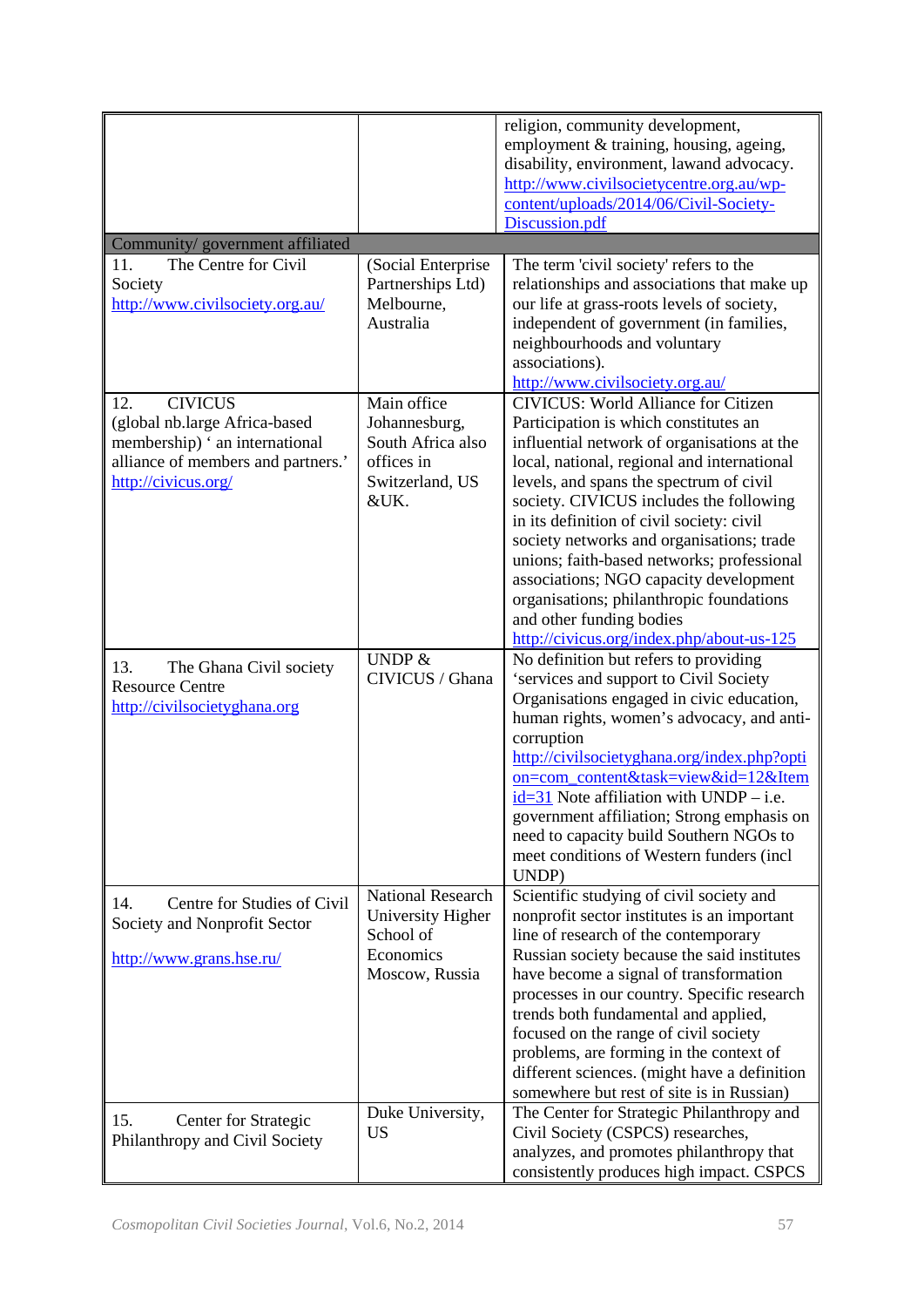| http://cspcs.sanford.duke.edu/     |                     | stimulates communication, collaboration,<br>and problem-solving around pressing |
|------------------------------------|---------------------|---------------------------------------------------------------------------------|
|                                    |                     | issues of public policy and philanthropy.                                       |
| The Office for Civil<br>16.        | UK Government       | Archived website does not show use of                                           |
| Society (2008-2011)                | (it replaced the    | definition but states that it 'holds'                                           |
|                                    | Office of the       | responsibility for charities, social                                            |
| http://www.civilsociety.co.uk/dire | <b>Third Sector</b> | enterprises and voluntary organisations in                                      |
| ctory/company/2765/office_for_ci   | following the       | the Cabinet Office.                                                             |
| vil_society                        | general election in | http://www.civilsociety.co.uk/directory/co                                      |
|                                    | $2010$ but was      | mpany/2765/office_for_civil_society                                             |
|                                    | abolished in        |                                                                                 |
|                                    | $2011$ ).           |                                                                                 |

The definition of civil society posted on the websites of the Centres for Civil Society in UCLA and LSE (Numbers 3 and 4 above) were both at some point headed by Helmut Anheier and while in these positions used the same definition and also stressed flexibility in the definition: '[we] adopted an initial working definition that is meant to guide research activities and teaching, but is by no means to be interpreted as a rigid statement' (Center for Civil society UCLA, accessed November 2007).

Other groups, notably the Melbourne based Centre for Civil Society which not aligned with a university, see civil society from more of a self-help or 'capacity for collective organising' perspective (The Centre for Civil Society 2014). It appears for this group that the value of civil society lies in its capacity to stimulate collective effort to realise local benefit.

A number of the research centres for civil society (e.g. South Africa and CIVICUS) appear to not provide any definition civil society, at least on their website, but list various civic organisations and in particular nonprofit organisations or NGOs as the key unit of analysis. Also listed above is the UK cabinet-level Office for the Third Sector which was renamed the Office for Civil Society. (The conservative embrace of the term is an interesting development in the evolution of the term 'civil society' is discussed below).

At the time of writing, in Australia the centre-right Abbott Federal Government (2012 - ) is funding a research centre based at the University of NSW's, the Centre for Social Impact to conduct a consultation process to inform the design of a proposed Civil Society National Centre for Excellence (NCE), 'to enhance the institutions of civil society, including through collaboration, education, training, representation and advocacy for the sector' (CSI 2014). The Federal Coalition said that it is committed to abolishing 'the Australian Charities and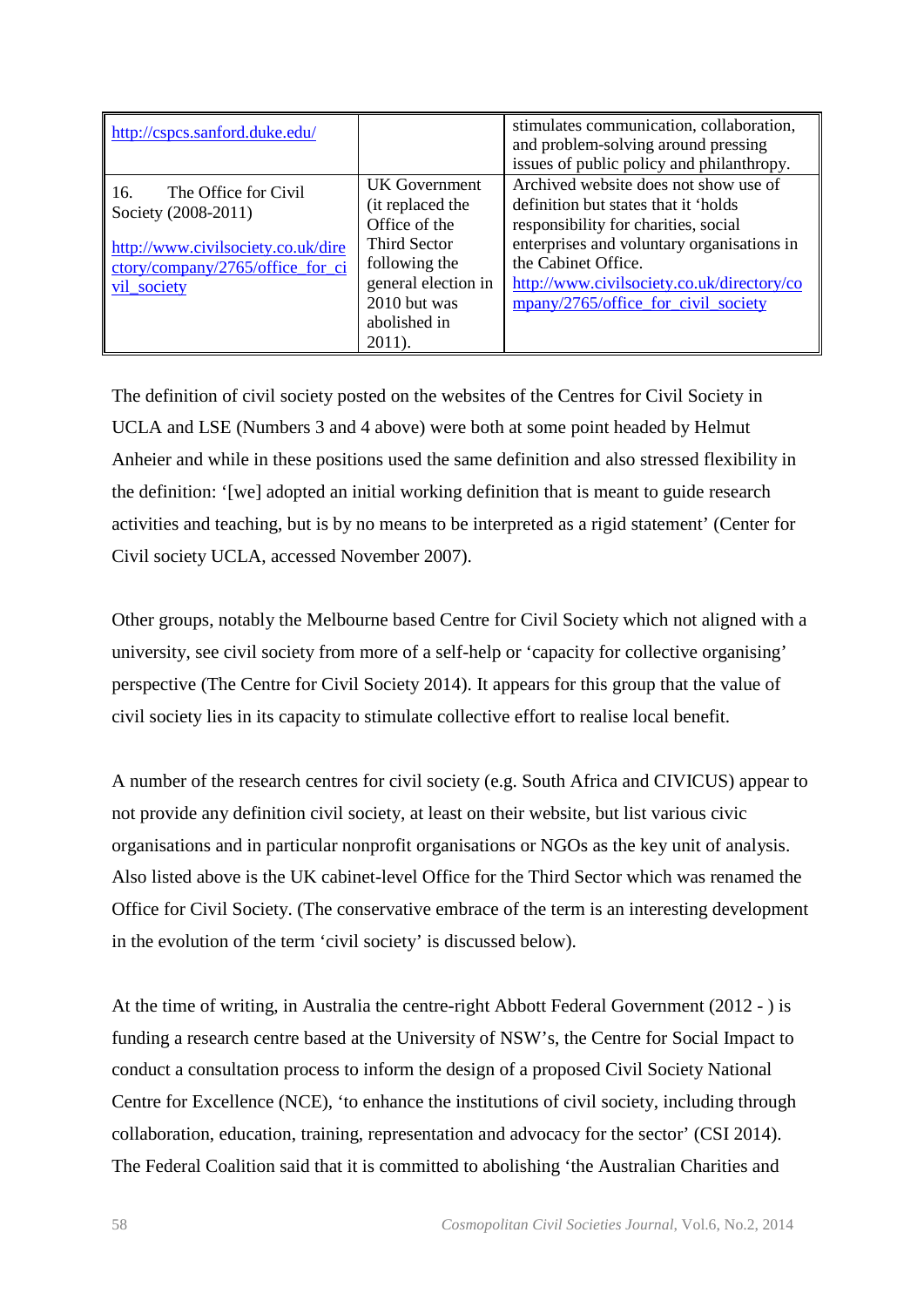Not-for-profit Commission and replace it with a smaller sector-focused Centre for Excellence.' However, given that many of ACNC regulatory functions would return to the Australian Taxation Office and the Australian Securities and Investments Commission reference to it being a 'replacement' has recently been dropped.

To date the consultation process around setting up the Centre for Excellence has involved the Centre for Social Impact conducting an online survey with 227 responses and several focus groups principally made up of those working in the nonprofit sector (CSI 2014). In the consultation process, the definition of civil society was hotly debated. The proposed definition that 'Civil society encompasses a wide range of organisations with a primary focus on social purpose, from the smallest community groups to large national organisations, whether voluntary, not-for-profit or social enterprise, as well as their interactions with local communities, business and government.' was questioned by some respondents:

This definition (and in particular as demonstrated by the diagram) will inevitably lead to governments/ agencies and for-profit businesses representing themselves, or being portrayed by others, as forming part of civil society, even though neither of these two sectors has a primary focus on social purpose. This dilution of what the 'civil sector' or 'third sector' means is a step backwards (Survey respondent) (CSI 2014, p.3.)

I think the definition of Civil Society Organisation is too narrowly defined - it should also include companies that use the power of business to solve social and environmental problems - see B Corp Certification (Survey respondent) (CSI 2014, p. 3)

Various respondents questioned why civil society was equated to organisations and not relationships: 'The definition should be the 'traditional' definition of civil society focused on relationships between individuals and social relationships in society' According to the report 'this (and similar views) is a *very strongly held view* in some stakeholders' (report's italics) (CSI 2014, p. 3).

CSI concludes that civil society language is not in as common usage in Australia as in some overseas countries; and that may be either a barrier or an opportunity to define or introduce it. 'Retaining this name – depending on the scope of the final NCE – will also alienate some. Inclusion or specific exclusion of relationships with either business or government sector is an important question in refining the scope of the NCE' (CSI 2014, p. 3).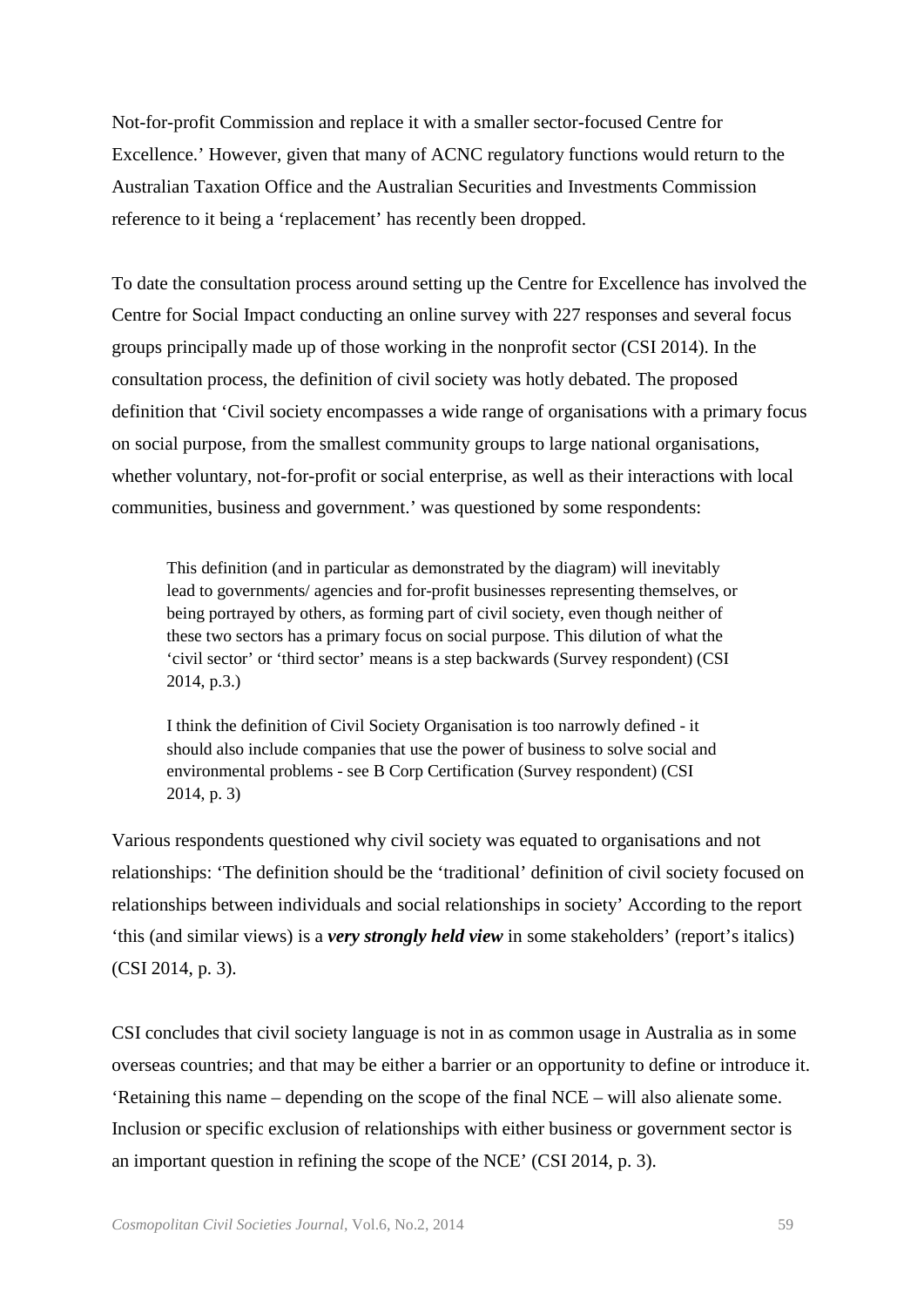#### **Civil Society and Big Society: Aligning Civil Society with Neoliberal Agenda**

While having progressive connotations, the term has proved flexible enough to be a talismanic theme among political thinkers from both left and right. In recent times it has been adopted by conservative governments in the UK and Australia.

One of the most interesting contemporary advocates civil society is the English theologian and Director of the ResPublica think tank, Phillip Blond, whose 'Red Toryism' borrows from both the right's and the left's uses of civil society (Blond 2010). Blond's ideas have been a driving force behind the UK Conservative Cameron government's 'Big Society', in particular the government's commitment to a smaller state and an expanded role for the community sector (Cameron 2011). Like Red Toryism, Big Society argues that the British government has crowded out civil society organisations and undermined social capital and, to correct this, powers must be devolved from the central governments to local communities, small businesses, and volunteerism. The Cameron government embraced the term civil society and early in their first term, established the Office of Civil Society (number 17 in table above. Note it was closed in 2011) Senior Conservative party Member Nick Hurd was appointed the first Minister for Civil Society in May 2010 (he was replaced by Conservative MP Brooks Newmark in July 2014) (Meade 2014).

In Australia, similar sentiments in favour of smaller government have been expressed by the conservative Liberal Party, Tony Abbott referenced Big Society principles in a 'landmark' speech in 2012, saying that 'securing our future depends more on strong citizens than big government'(Abbott 2012), although the Australian Liberals seem to deliberately avoid any reference to the term "Big Society". Like the UK's Cameron government, the Abbott Government has embraced the term civil society, often in reference to the not-for-profit sector, take for example the government commitment to establish a Civil Society National Centre for Excellence (NCE). The term 'civil society' has been central to the Coalition's construction of the appropriate role for government and, by extension, its approach to the activities of the organisations within civil society, such as the funding and policy settings affecting community and not-for-profit organisations. In 2011, now Minister for Social Services Kevin Andrews evoked Edmund Burke's 'little platoons', when he wrote, 'the essential task of civil society – families, neighbourhood life, and the web of religious, economic, educational, and civic associations – is to foster competence and character in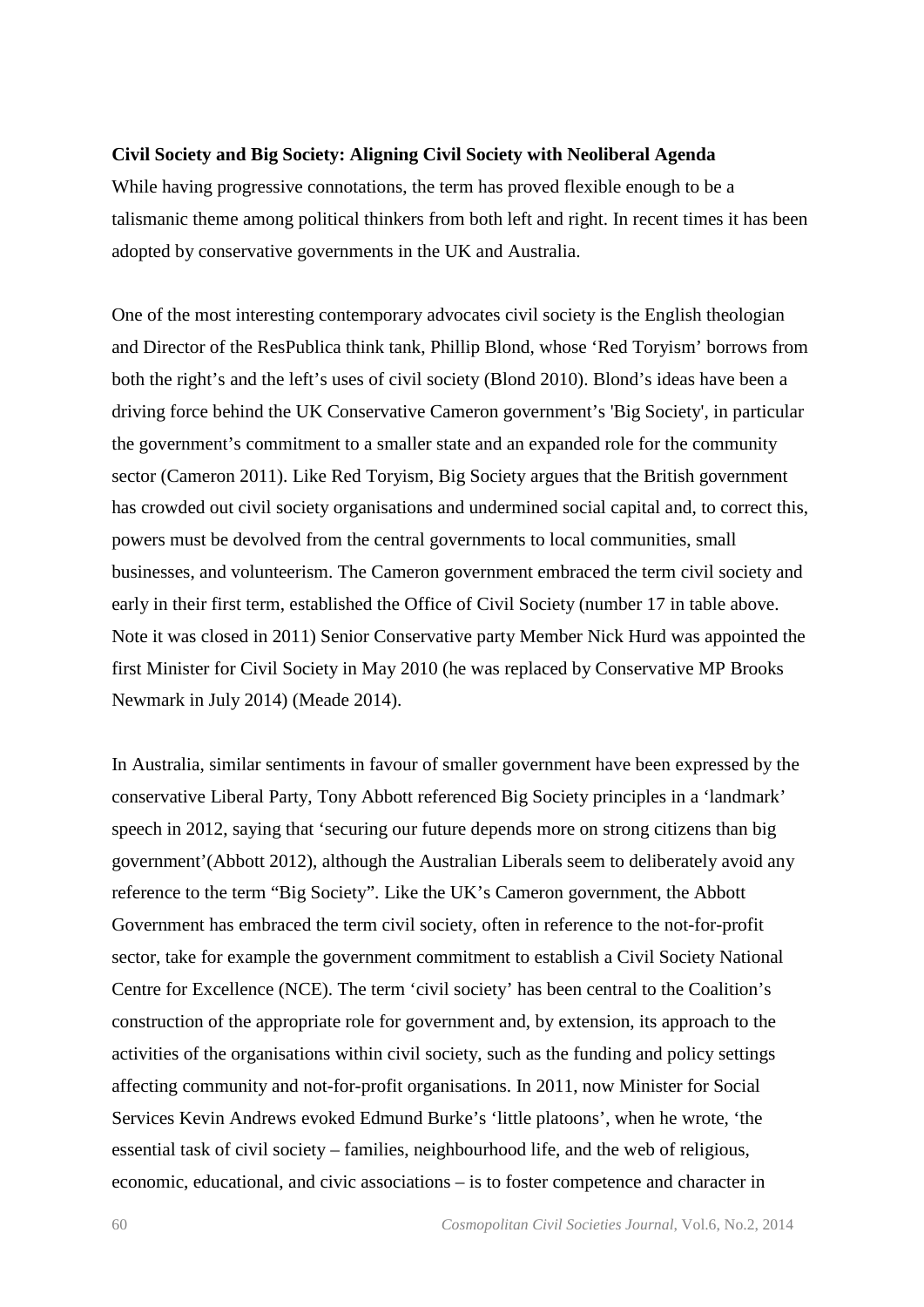individuals, build social trust, and help children become good people and good citizens' (Andrews 2011). According to a report titled *Big Society and Australia* by Australia's Centre for Policy Development James Whelan, "elements of Cameron's agenda have been endorsed by the Centre for Civil Society, the Centre for Social Impact, the Sydney Institute and by the Institute of Public Affairs whose director, John Roskam, urged Tony Abbott to adopt the 'Big Society' program (Whelan, 2012: 6; Roskam, 2010).

'Big Society' has been widely criticized as using progressive sounding jargon to present longstanding neoliberal preferences for shrinking government through budget cuts, privatisation and outsourcing (Davies and Pill, 2011). In terms of the use of civil society, cooption of the terms has been criticized for the way in which individuals are recast as entrepreneurs, and civil society becomes an amalgam of consumers and end-users having 'choice' (BBC 2010*; The Times* 14-Apr-2010). Still it is no doubt that the term progressive connotations of the term "civil society" has been a useful softening agent in the delivery of messages around budget cuts which are needed to end the "age of entitlement".

## **What does this mean for the study of civil society?**

In 2003 the British Library made an attempt to sort through all the definitions of civil society. It concluded that 'All observers agree that civil society refers to voluntary participation by average citizens and thus does not include behavior imposed or even coerced by the state' (British Library 2004).

But as noted at the outset, there is currently no consensus on when civil society emerged and what it is understood to represent, that is, who and what it is seen to include – who inhabits it, where the conceptual boundaries lie and which version of civil society should prevail? Should we include business or the 'market'? By extension, should we include economic associations such as trade groups, professional organisations and labor unions? What about political organisations? Should we distinguish between political organisations and politically aligned or motivated groups? What about the family and even illegal bodies such as cartels and crime rings? In many examples of definitions it is not what a particular approach includes that is as significant as what is effectively excluded and why.

One can be pessimistic or optimistic about the consequences of this definitional confusion.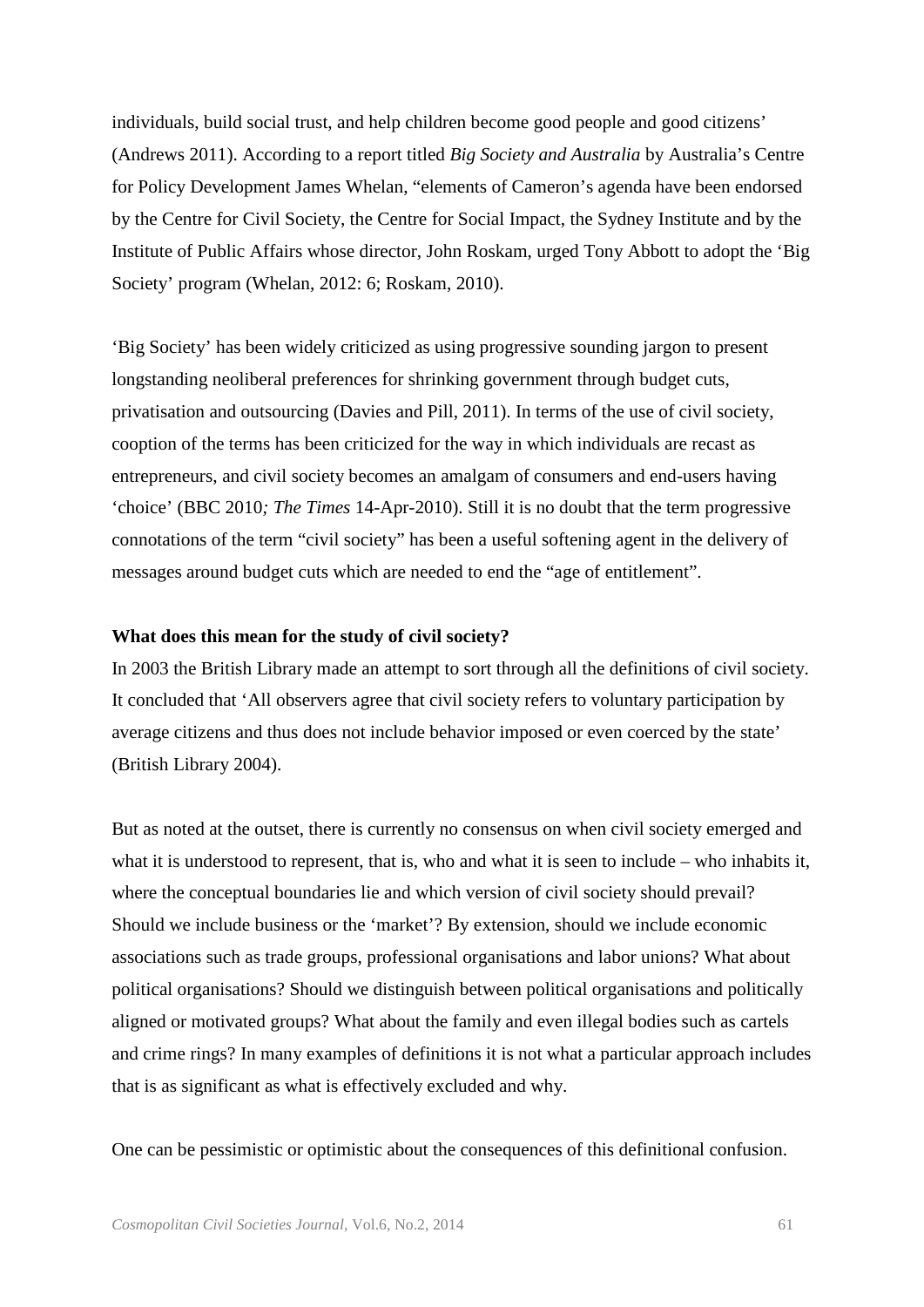## *Being Pessimistic*

It can be argued that civil society definitional imprecision can undermine current relevance and usefulness, indeed it can threaten to cut civil society loose from any meaning at all. According to Chandhoke (2003, p. 13), 'civil society today has been reduced to a onedimensional, watered down concept that has ceased to have any definite meaning'. Some scholars have warned that the term will soon fall into disuse unless some agreement can be arrived at. Brian O'Connell writes that 'We will/are left with no basis for future research work…Any hope of achieving awareness of civil society depends on our ability to make it strikingly visible and manifestly consequential. That begins with a solid understanding of just what civil society is and does' (O'Connell 2000, p. 471).

## *On the bright side…*

Let many flowers bloom! It could be argued that civil society is simply suffering the same limitations as its inhabitants, eg– diverse, prone to contestation and debate, critical, dynamic, heterogeneous. I believe, like the British Library, civil society has excavated some common ground.

## **The Centre for Cosmopolitan civil society at UTS: A meeting place for overlapping frames**

*The social sciences collectively know too little to waste time on foolish disciplinary squabbles. Disciplinary disputes and turf wars are of little or no importance. In my mind, this book is as much a work of history as of economics. Thomas Piketty 2014 p. 37.* 

Established at the University of Technology, Sydney, in 2007, the Cosmopolitan Civil Societies Research Centre is a cross-faculty, cross-disciplinary centre committed to community engaged academic research that investigates the broad field of Cosmopolitanisms and Civil Societies (CCS 2012).

CCS grew from academics across two faculties, Arts and Social Science and Business, who engaged in interdisciplinary research but now welcomes members from across UTS. After extended deliberations it was decided to incorporate the term *cosmopolitan* in the centre's title*. Cosmopolitan* is used to describe the leadership of civil society in the international arena contribution of Diaspora communities to Australian society. It was chosen because it decouples the analysis of leadership from nations or territories, and focuses more on civil society's leaders' mindsets instead of on the physical reach of their organisations. It was also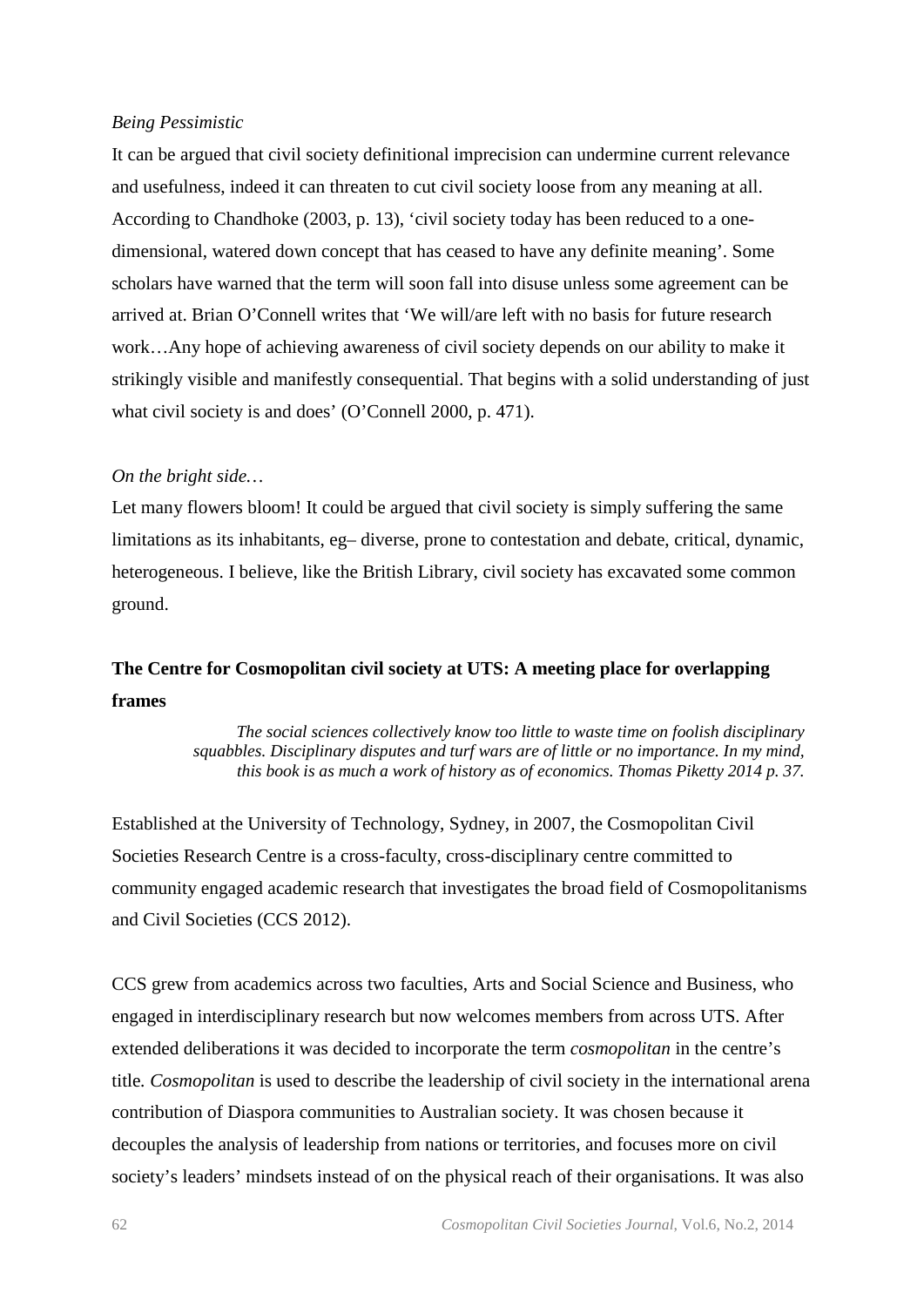a deliberate choice to help reclaim the positive meaning of a word that has a long and distinguished history, but also a controversial one that serves to illustrate of potential perils of the use of any one term.  $4 \text{ In the last decades, however, cosmopolitan has been recalained by }$  $4 \text{ In the last decades, however, cosmopolitan has been recalained by }$ civil society founders and others as a descriptor for those who value diversity and are at ease working with different cultures and countries – a global cosmopolitanism that brings human rights and social justice into its primary operational frame. Civil society is thus studied with the view to identifying the practices that are crucial in enabling social cohesion and change in cosmopolitan societies.

In recognition of how research on civil society is becoming increasingly diverse and scattered across multiple disciplines, CCS researchers share an interest in investigating civil society from multi-disciplinary perspectives. To do so they incorporate the theories and methodologies developed by historians, sociologists, and political scientists, management researchers and economists. Within this interdisciplinary field members engage a range of theoretical approaches to cosmopolitanism and to civil society, articulate differing analytical concepts, and build multidisciplinary on-the-ground investigations. The research program centres around nine thematic areas: Alternative Cosmopolitanisms; Cultural Life and Events; Indigeneity and Power; Migration, Diversity & Racism; Human Rights, Inclusion and Communication; Collective Action and Learning; Strengthening Civil Societies; Knowledgesharing and Information in Civil Society; Sport and Social Action and Environment & Society.

In many ways, the CCS membership represents in microcosm the contested field of civil society with advocates of many and sometimes opposing versions of civil society that have been highlighted in this paper. To some extent they may be guilty of demonstrating tendency to preference one part of civil society and focus on a particular setting and then equate the phenomena that they observe to civil society itself. Some members have focused their civil society research on the transformative power of social movement organisations, while others view civil society principally through the lens of nonprofit organisations under the descriptor of 'third sector'. Others decry the uncritical transfer the concept of civil society to non-

<span id="page-23-0"></span><sup>&</sup>lt;sup>4</sup>During much of the 20<sup>th</sup> Century, particularly in the Nazi and Communist eras in Europe and the Soviet Union, *cosmopolitan* was often a pejorative epithet used for those deemed disloyal to a nation or regime and beholden to foreign elements because of their ethnicity, religion, ideology or worldview. Members of the opposition were branded 'cosmopolitan traitors' and the term was often used by anti-Semitic elements as a code word for 'Jewish'.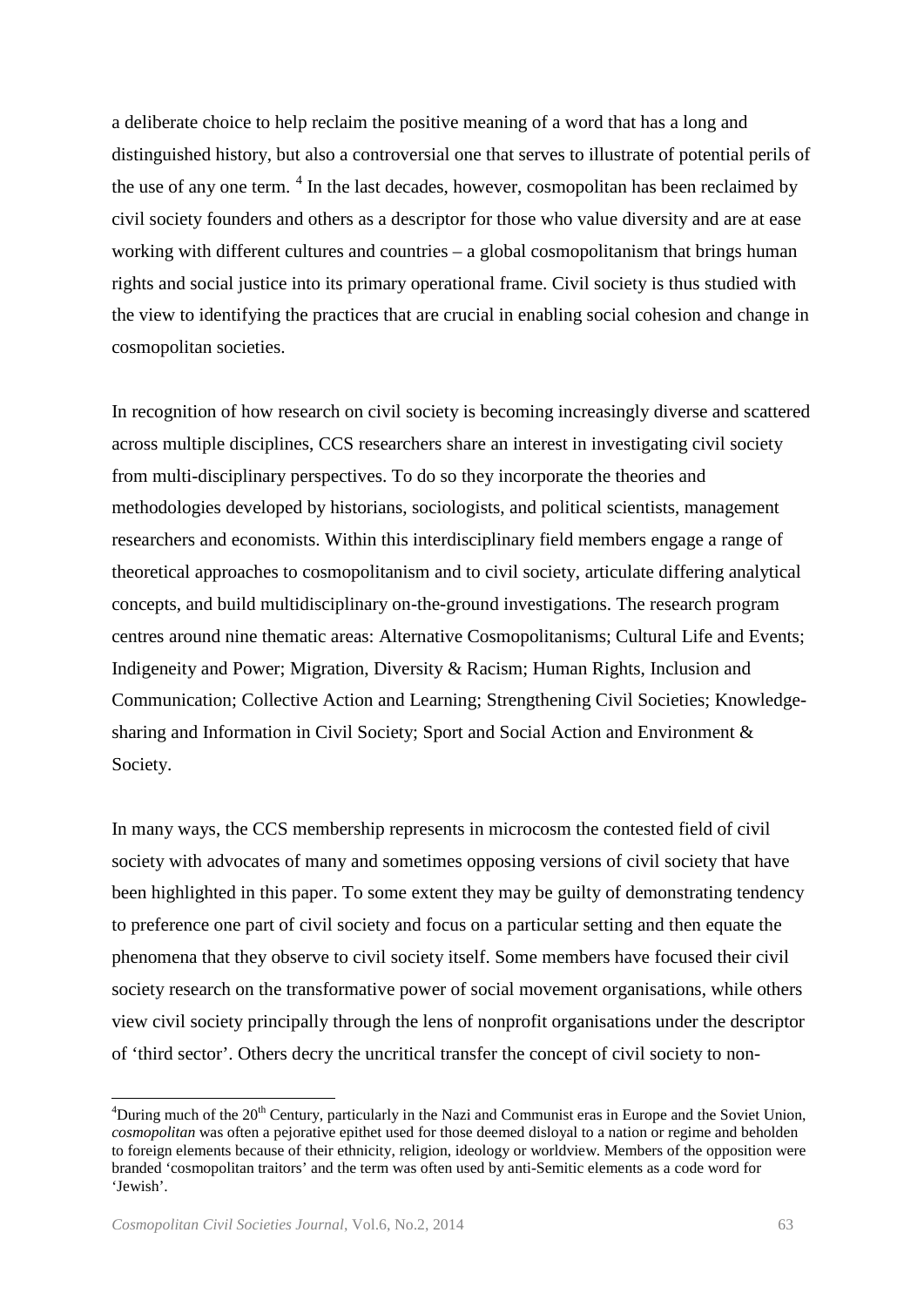western and Indigenous settings. Perhaps the difference is that these members exchange views in what is, for the most part, an open, discursive and democratic space, in efforts to forge common ground and boost interdisciplinary collaborations. The range of ideas and the arguably previously unlikely coupling of scholars across diverse fields in co-authored research that has appeared in the last five years of the *Cosmopolitan Civil Societies: An Interdisciplinary Journal* is testimony to, at the least, a capacity to get along and, at best, the excavation of some common ground.

Do these experiments of collaboration among the members of CCS, and among members of the various centres for civil society discussed above, suggest that in due course interdisciplinary collaborations will precipitate some decisions regarding defining civil society being made? Or are attempts to pin down a dynamic, contested and evolving term with a long and rich scholarly history simply a fool's quest? Such an endeavour may even miss the main point, that interdisciplinary collaboration continues to add to conceptual dimensions of approaches to the study of civil society that can shed light into previously unknown corners. It can also show us not what civil society is or is not but how go about conducting civil society research.

#### **Conclusion**

So after this long lament over the absence of consensus regarding a definition – and thus the debate's tendency toward generating heat not light – I, hypocritically, also avoid the task. Maybe as Helmut Anheier says we have 'become very conceptual and overly focused on the issue of definitions relative to empirical research findings. And instead we need to evaluate the empirical approach itself, and in particular its level of contribution to the study of global civil society thus far' (2007, p. 1).

Perhaps the real question should not be what it 'civil society' but 'how does it matter' Ongoing questioning of definitions is routinely applied to virtually all social science concepts of any note, with the usual conclusion that if we can't define it, the concept and therefore the content of that concept will disappear or become meaningless. But conceptual definitions are always fluid because: a) the world we are concerned with changes and b) inevitably any concept that connotes progressive thinking of 'the left' is co-opted and transformed by the political right for its own purposes. So perhaps the critical challenge for any new research centres claiming to have civil society as a core focus is to think carefully and constructively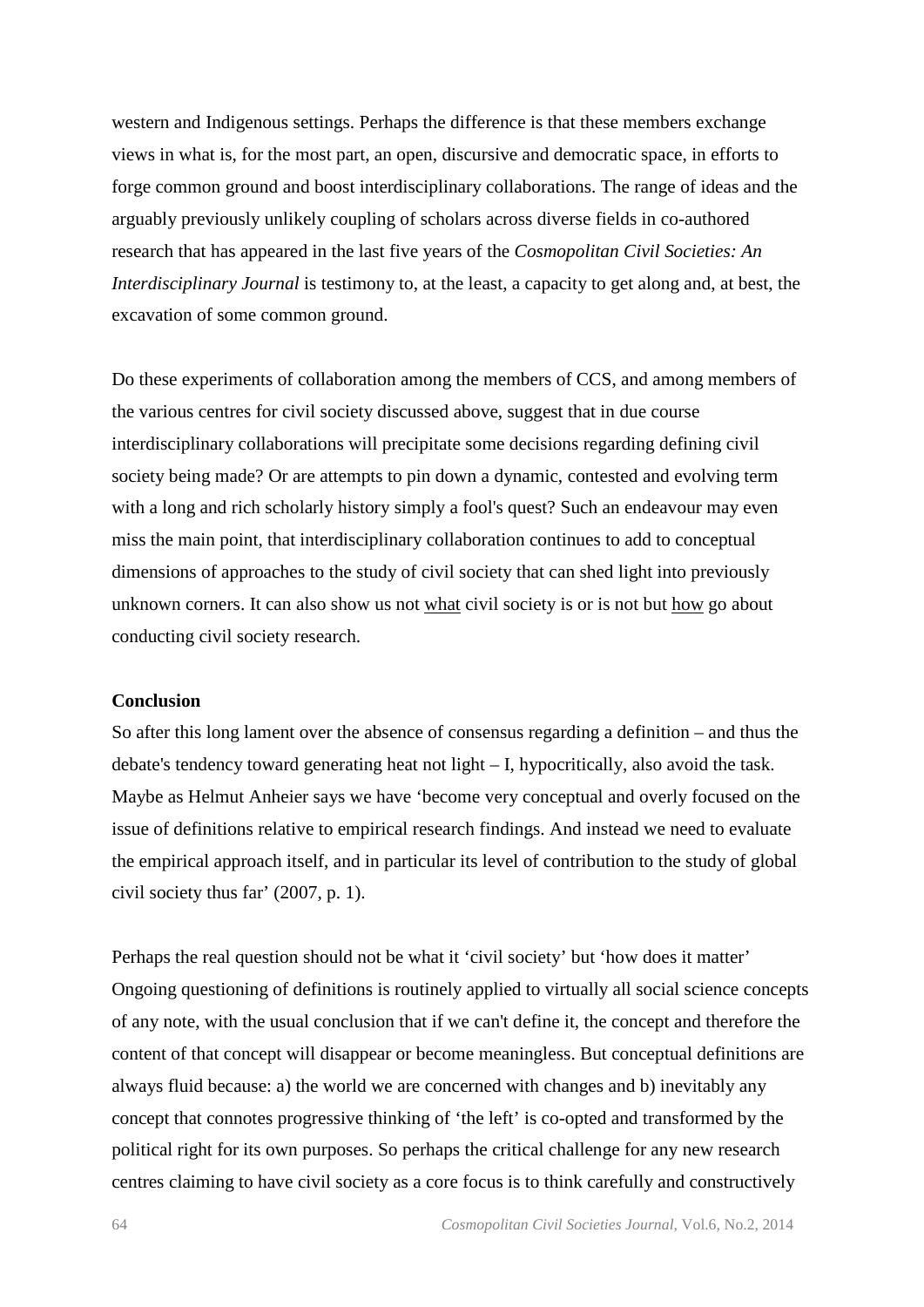about how they wish to study civil society. Interdisciplinary approaches are critical to meeting this challenge.

## **References**

- Abbott. T., 2012 Address to the Victorian Employers Chamber of Commerce Mar 9, 2012 [http://www.liberal.org.au/latest-news/2012/03/09/address-victorian-employers-chamber](http://www.liberal.org.au/latest-news/2012/03/09/address-victorian-employers-chamber-commerce-and-industry-0)[commerce-and-industry-0](http://www.liberal.org.au/latest-news/2012/03/09/address-victorian-employers-chamber-commerce-and-industry-0)
- Almond, G. &Verba, S. 1989, *The Civic Culture: Political Attitudes and Democracy in Five Nations*, Sage Publications, London.
- Anheier, H. 2004, *Civil Society: Measurement, Evaluation, Policy*, Earthscan, London.
- Anheier, H. 2007, 'Reflections on the concept and measurement of global civil society', *Voluntas*, vol. 18, no.1, pp. 1-14. doi:<http://dx.doi.org/10.1007/s11266-007-9031-y>
- Andrews, K. 2011, 'Empowering civil society', *Australian Polity,* vol. 3 no.2, <http://australianpolity.com/feature/empowering-civil-society>
- Barber, B. 1996, 'Strengthening democracy by recreating civil society', Paper presented at the Independent Sector Conference on Civil society, 5 September, Washington, DC.
- Billante, N. & Saunders, P. 2002, 'Why civility matters', *Policy* , vol. 18, no. 3, pp. 32-36. <http://www.cis.org.au/POLICY/Spring02/polspring02-6.pdf>
- Blond, P. 2010, *Red Tory Red Tory: How Left and Right Have Broken Britain and How We Can Fix It,*  Faber, London.
- British Library 2003, 'Civil society' An Agreed Definition [http://pages.britishlibrary.net/blwww3/3way/civilsoc.htm;](http://pages.britishlibrary.net/blwww3/3way/civilsoc.htm) (No longer available as of April 28<sup>th</sup> 2013).
- Butcher, J., Casey, J. & Dalton, B. 2012, 'An Australian National Compact Something old, something new?', *Nonprofit Policy Forum*, vol. 3, no.2. doi: [http://dx.doi.org/10.1515/2154-](http://dx.doi.org/10.1515/2154-3348.1038) [3348.1038](http://dx.doi.org/10.1515/2154-3348.1038)
- Calhoun, C. 2000, 'The virtue of civility',*Philosophy and Public Affairs*, vol. 29, no. 3, pp. 255. doi: <http://dx.doi.org/10.1111/j.1088-4963.2000.00251.x>
- Carothers, T., Barndt, W. & Al-Sayyid, M. 1999/2000, 'Civil society', *Foreign Policy,* Winter, pp. 18-29. doi:<http://dx.doi.org/10.2307/1149558>
- Center for Civil society (year unknown) *What is civil society?* University of California, Los Angeles, URL:

[http://www.spa.ucla.edu/ccivilsociety/webfiles/template1.cfm?page=abt\\_whtis.cfm&mid=2](http://www.spa.ucla.edu/ccivilsociety/webfiles/template1.cfm?page=abt_whtis.cfm&mid=2) accessed July 2010.

- Centre for Social Impact, University of New South Wales (CSI) 2014, Mid Project Report: Draft Models for Consultation for the establishment of a Civil Society National Centre for Excellence. July 21, 201[4 http://www.civilsocietycentre.org.au/about-the-project/draft-models/](http://www.civilsocietycentre.org.au/about-the-project/draft-models/)
- Chandhoke, N. 2002, 'The limits of global civil society' in Glasius, M. Kaldor, M. and Anheier, H. (eds) *Global Civil society*, Oxford University Press, Oxford, pp. 35-53.
- Chandhoke, N. 2003, *The Conceits of Civil Society*, Oxford University Press, New Delhi.
- Chandhoke, N. 2005, 'What the hell is civil society?', *Open Democracy*, 17 March. [http://www.opendemocracy.net/democracy-open\\_politicivil society/article\\_2375.jsp.](http://www.opendemocracy.net/democracy-open_politics/article_2375.jsp)
- Chatterjee, Partha 2001, 'On civil and political society in postcolonial democracies,' in Kaviraj, S. and Khilnani, S. (eds), *Civil Society: History and Possibilities*, Cambridge University Press, Cambridge, pp. 165-178.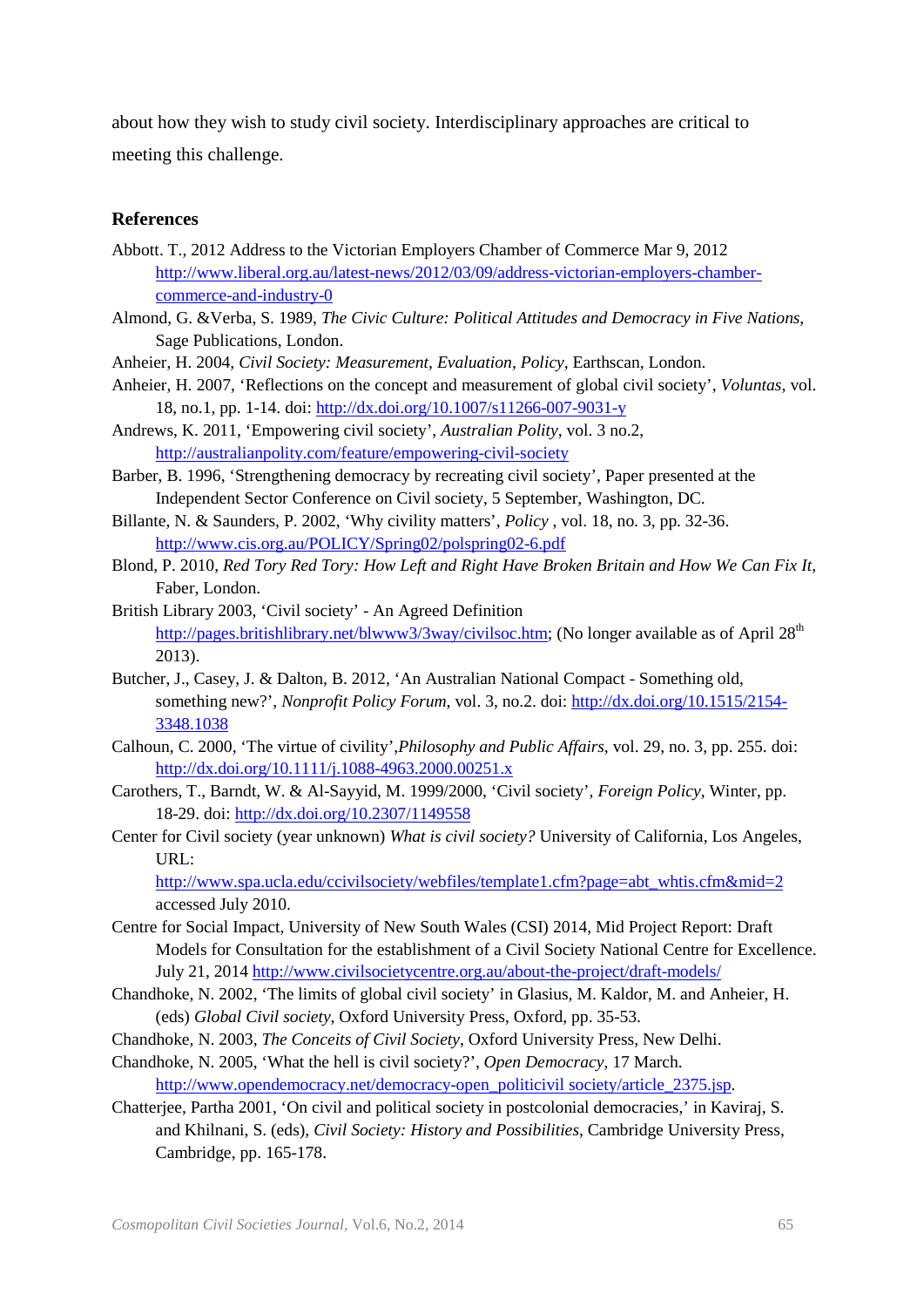- Chatterjee, Partha 2006, *The Politics of the Governed: Reflections on Popular Politics in Most of the World* (Leonard Hastings Schoff Lectures) Columbia University, New York.
- Cohen, J. 1995, 'Interpreting the notion of civil society' in Walzer, M. (ed.), *Toward a Global Civil Society*, Berghahn Books, Oxford, pp. 35-40.
- Comaroff, J.& Comaroff, J. (eds.) 2001, *Millennial Capitalism and the Culture of Neoliberalism*, Duke University Press, Durham, North Carolina. doi:<http://dx.doi.org/10.1215/9780822380184>
- Cotton, J. 2002, 'Civil society in the political transition of North Korea: the limitations of the East European model', *Korea and World Affairs*, vol. 16, no.2, pp. 319-337.
- Cummings, B. 2002, 'Civil society in West and East' in Armstrong, C. (ed.), *Korean Society: Civil Society, Democracy, and the State*, Routledge, New York.
- Dalton, B. and Butcher, J. 2014, 'Australian civil society and the C20: now isn't the time to be polite', *The Conversation* 18 June 2014 [https://theconversation.com/australian-civil-society-and-the](https://theconversation.com/australian-civil-society-and-the-c20-now-isnt-the-time-to-be-polite-27863)[c20-now-isnt-the-time-to-be-polite-27863\)](https://theconversation.com/australian-civil-society-and-the-c20-now-isnt-the-time-to-be-polite-27863).
- Davies, J.S. & Pill, M. 2011, 'Empowerment or abandonment? Prospects for neighbourhood revitalization under the Big Society', *Public Money and Management*, vol. 32, no. 3, pp.193- 200. doi:<http://dx.doi.org/10.1080/09540962.2012.676276>
- de Tocqueville, A. 1835 1840/2000, *Democracy in America* English language versions: Tocqueville, *Democracy in America,* trans. and eds., Mansfield, H. and Winthrop, D. University of Chicago Press.
- Diamond, L. 1994, 'Rethinking civil society: Toward democratic consolidation', *Journal of Democracy*, vol. 5, no. 3, pp. 4-17. doi:<http://dx.doi.org/10.1353/jod.1994.0041>
- Diamond, L. 1997, 'Consolidating Democracy in the Americas', *The Annals of the American Academy of Political and Social Science*, vol. 550, no. 1, pp. 12 – 41. doi: <http://dx.doi.org/10.1177/0002716297550001002>
- Edwards, M. 2004, *Civil Society*, Polity Press, London.
- Emery, P., 2012 '"Big Society" and civil society', *The Guardian* [retrieved 2 September 2014] [http://www.theguardian.com/voluntary-sector-network-zurich-partner-zone/big-society-and](http://www.theguardian.com/voluntary-sector-network-zurich-partner-zone/big-society-and-civil-society)[civil-society](http://www.theguardian.com/voluntary-sector-network-zurich-partner-zone/big-society-and-civil-society)
- Ewin, R. 1991, Virtues and Rights; The Moral Philosophy of Thomas Hobbes, Westview Press, Boulder.
- Foley, M. & Edwards, B. 1996, 'The paradox of civil society', *Journal of Democracy*, vol. 7, no. 3, pp. 38-52. doi:<http://dx.doi.org/10.1353/jod.1996.0048>
- Graham, G. 1997, *Ethics and International Relations*, Blackwell, Oxford.
- Gellner, E. 1990, The Civil and the Sacred, in XII The Tanner Lectures on Human Values 301, 303 (delivered at Harvard University, 20-21 Mar. 1990).
- Hall, J. ed. 1995, Civil Society: Theory, History, and Comparison, Polity Press, Cambridge.
- Hampton, J. 1986, *Hobbes and the Social Contract Tradition*, Cambridge University Press, Cambridge.
- Harbeson, J.W. 1994, 'Civil society and political renaissance in Africa', in Harbeson, J.W.,. Rothchild, D and Chazan, N. (eds.), *Civil Society and the State in Africa,* Lynne Reinner, Boulder, Colorado.
- Hauss, C. 2003, 'Civil Society' in Burgess, G. and Burgess, H. (eds.) *Beyond Intractability*, Conflict Information Consortium, University of Colorado, Boulder. Posted: August 2003 <http://www.beyondintractability.org/essay/civil-society>.
- Hegel, G. F. W. 1991, *Philosophy of Right*, Wood, A. (ed.), Cambridge University Press, Cambridge.
- Horton Smith, D. 2013, 'Global growth of the organized, interdisciplinary, research field of altruistics (nonprofit and voluntary sector studies)'

<http://www.vssn.org.uk/vssnmedia/dcdocs/2013MayHortonSmith.pdf>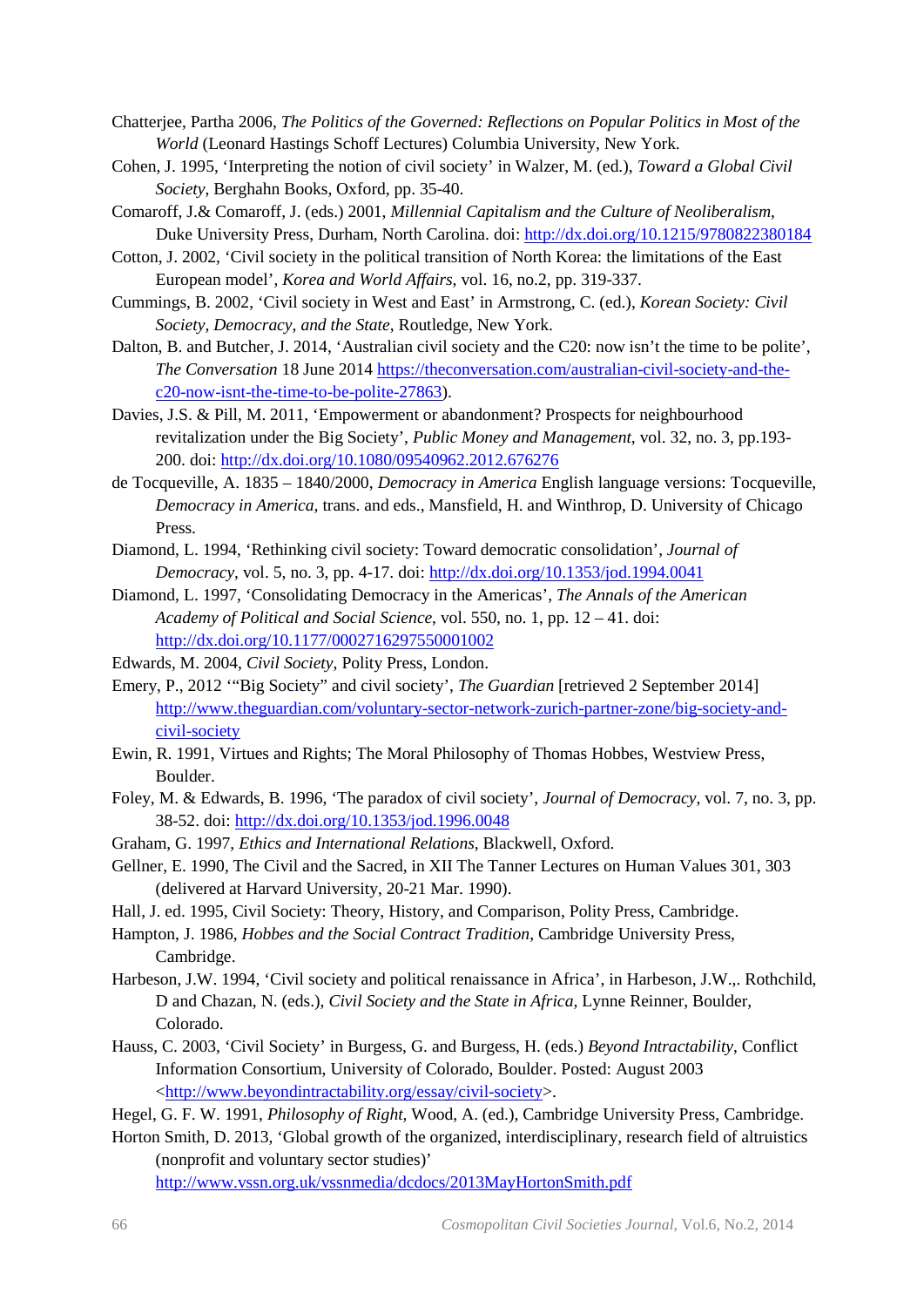Huntington, S. 1991, *The Third Wave Democratization in the Late Twentieth Century*, University of Oklahoma Press, Norman.

- Keane, J. (ed) 1988, *Civil society and the State: New European Perspectives*, Verso Books, London.
- Keane, J. 1998, *Civil Society: Old Images, New Visions*, Stanford University Press, Stanford.
- Kaviraj, S. 2001, 'In search of civil society', in Kaviraj, S. and Khilnani, S. (eds.). *Civil Society: Histories and Possibilities*, Cambridge University Press, Cambridge.
- Kelsay, J. 2002, 'Civil Society and Government in Islam' in Hashmi, S. (ed.) *Islamic Political Ethics: Civil Society, Pluralism, and Conflict,* Princeton University Press, Princeton, NJ.
- Kuper, A. and J. Kuper (eds) 1985*, The Social Science Encyclopedia*, London: Routledge & Kegan Paul, pp. 355-6.
- Leonard, M. 2004, 'Bonding and bridging social capital: Reflections from Belfast', *Sociology*, vol. 38, no. 5, pp. 927-944. doi:<http://dx.doi.org/10.1177/0038038504047176>
- Leonard, R. & Onyx, J. 2003, 'Networking through loose and strong ties: an Australian qualitative study'*, Voluntas*, vol. 14, no. 2, pp. 189-203. doi:<http://dx.doi.org/10.1023/A:1023900111271>
- Lewis, D. 2001, Civil society in non-Western contexts: reflections on the 'usefulness' of a concept, Civil Society Working Paper series, 13. *eprints.lse.ac.uk/29052/*
- Lipset, S.M. 1956, *Union Democracy*, Anchor Books, Garden City.
- Lipset, S.M. 1967, 'Values, education, and entrepreneurship', in Lipset, S. and Solari, A. (eds.), *Elites in Latin America,* Oxford University Press, London.
- Locke, J. 1965, 'Treatise of civil government and a letter concerning toleration', Irvington, New York.
- Malcolm, M., Onyx, J., Dalton, B., & Penetito, K. (in press, 2014), 'Not-for-profit management education down under: Challenges and opportunities', *Journal of Nonprofit Education and Leadership*.
- Meade, A. 2014 "Nick Hurd resigns: what do charities want from next civil society minister?" *Guardian Professional*, Tuesday 15 July 2014 [http://www.theguardian.com/voluntary-sector](http://www.theguardian.com/voluntary-sector-network/2014/jul/15/nick-hurd-resigns-what-do-charities-want-from-next-civil-society-minister)[network/2014/jul/15/nick-hurd-resigns-what-do-charities-want-from-next-civil-society-minister.](http://www.theguardian.com/voluntary-sector-network/2014/jul/15/nick-hurd-resigns-what-do-charities-want-from-next-civil-society-minister)
- Morris, R. J. 2006, 'Introduction: civil society, associations and urban places : class, nation and culture in nineteenth-century Europe', in de Vries, B., Morris R. and Morton, G. (eds.), *Civil Society, Associations and Urban Places: Class, Nation and Culture in Nineteenth-Century Europe,* Ashgate, Aldershot.
- Munck, R. 2006, 'Global civil society: Royal road or slippery path?', *Voluntas*, vol. 17, no. 4, pp. 325–332. doi:<http://dx.doi.org/10.1007/s11266-006-9019-z>
- Nonprofit Academic Centers Council (NACC) 2014, Members list accessed 27 April 2014 at: [http://www.nonprofit-academic-centers-council.org/.](http://www.nonprofit-academic-centers-council.org/)
- Nietzsche, F. 1968, *On the Genealogy of Morals* tr. Kaufmann, W. and Hollingdale, R. in *Basic Writings of Nietzsche*, Kaufmann, W. (ed.), Modern Library, New York.
- O'Connell, B. 2000, 'Civil Society: Definitions and Descriptions' *Nonprofit and Voluntary Sector Quarterly,* vol. 29 no. 3, pp. 471-478. doi:<http://dx.doi.org/10.1177/0899764000293007>
- O'Donnell, G. & Schmitter, P. 1986, *Transitions from Authoritarian Rule: Tentative Conclusions about Uncertain Democracies*, The Johns Hopkins University Press, Baltimore.
- Onyx, J. & Edwards, M. 2010, 'Community networks and the nature of emergence in civil society', *Cosmopolitan Civil Societies: An Interdisciplinary Journal*, vol. 2, no. 1, pp. 1-20.
- Piketty, T. 2014, *Capital in the 21 Century*, Harvard University Press.
- Pitts, J. 2009, *A turn to empire: The rise of imperial liberalism in Britain and France*, Princeton University Press.
- Portes, A. 1998, 'Social capital: Its origins and applications in modern sociology', *Annual Review of Sociology*, vol. 22, pp. 1-24. doi:<http://dx.doi.org/10.1146/annurev.soc.24.1.1>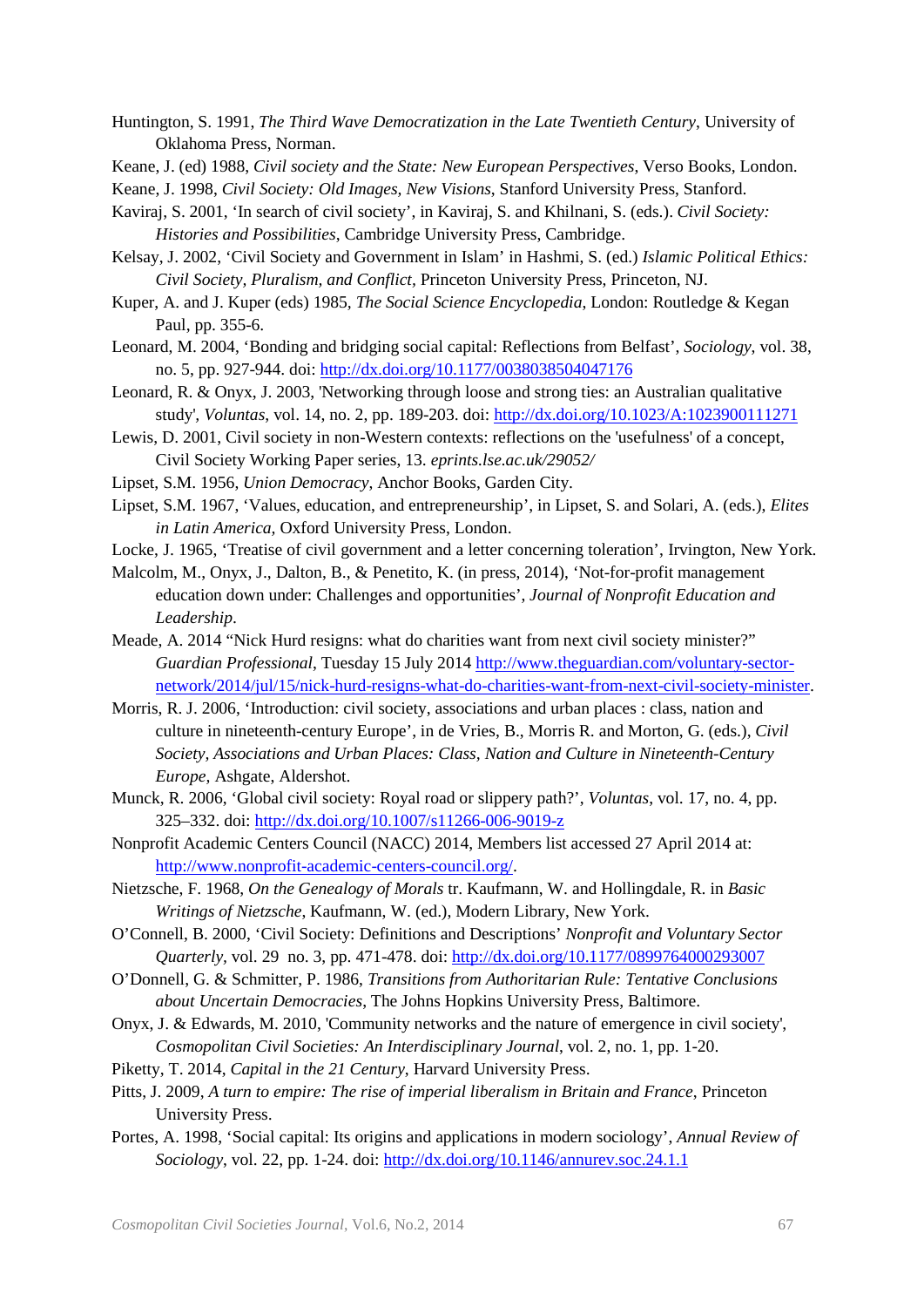- Putnam, R. 1993, *Making Democracy Work: Civic Traditions in Modern Italy*, Princeton University Press, Princeton.
- Putnam, R. 1995, 'Bowling alone: America's declining social capital', *Journal of Democracy*, vol. 6, no. 1, pp. 65-78. doi:<http://dx.doi.org/10.1353/jod.1995.0002>
- Putnam, R. 1996, 'The strange disappearance of Civic America', *The American Prospect*, no. 24.
- Pye, L.W. 1999, 'Civility, social capital, and civil society: Three powerful concepts for explaining Asia', *Journal of Interdisciplinary History*, vol. 29, no. 4, pp. 763-782. doi: <http://dx.doi.org/10.1162/002219599551886>
- Roskam, J., 17/9/10, 'Abbott needs a to-do list', Institute of Public Affairs [retrieved 10 October 2011] <http://ipa.org.au/sectors/governance-service-provision/news/2206/abbottneeds-a-to-do-list/pg/8>
- Salamon. L . & Anheier, H. 1997, 'The civil society sector', *Society* , vol.34, no.4, pp. 60‐65. doi: <http://dx.doi.org/10.1007/BF02823101>
- Schmitter, P. 1995, 'On civil society and the consolidation of democracy: Ten propositions', *mimeograph*, Stanford Department of Political Science.
- Schwartz, F. J. 2003, 'Introduction: Recognizing civil society in Japan', in Schwartz, F. and Pharr, S. (eds.), *The State of Civil Society in Japan,* Cambridge University Press, Cambridge. doi: [http://dx.doi.org/10.1017/CBO9780511550195.002,](http://dx.doi.org/10.1017/CBO9780511550195.002) <http://dx.doi.org/10.1017/CBO9780511550195>
- Sen, J. 2010, Engaging Critically with the Reality and Concept of Civil Society, [http://p2pfoundation.net/Engaging\\_Critically\\_with\\_the\\_Reality\\_and\\_Concept\\_of\\_Civil\\_Societ](http://p2pfoundation.net/Engaging_Critically_with_the_Reality_and_Concept_of_Civil_Society) [y](http://p2pfoundation.net/Engaging_Critically_with_the_Reality_and_Concept_of_Civil_Society) Accessed April 2nd, 2014
- Shils, E. 1997, 'Civility and civil society: Good manners between persons and concern for the common good in public affairs', in Shils E. and Grosby, S. (ed.), *The Virtue of Civility: Selected Essays on Liberalism, Tradition and Civil society,* Liberty Fund, Indianapolis.
- Skopol, T. 2003, *Diminished Democracy: From Membership to Management in American Civil Life*, University of Oklahoma Press, Norman.
- Strauss, L. & Cropsey, J. (eds.) 1987, *History of Political Philosophy,* University of Chicago Press, Chicago. doi:<http://dx.doi.org/10.7208/chicago/9780226924717.001.0001>
- Verba, S., Schlozman K. & Brady, H. 1995, *Voice and Equality: Civic Voluntarism in American Politics*, Harvard University Press, Cambridge.
- Waltzer. M. 2002, 'Chapter 2: Equality and civil society' in Chambers, S. and Kymlicka, W. (eds.), *Alternative Conceptions of Civil Society,* Princeton University Press, Princeton.
- Warren, M. 2001, *Democracy and Association*, Princeton University Press, Princeton.
- Whelan, J. 2012, "Big Society and Australia". Centre for Policy Development. [http://cpd.org.au/wp](http://cpd.org.au/wp-content/uploads/2012/05/cpd_big_society-FINAL-WEB-VERSION.pdf)[content/uploads/2012/05/cpd\\_big\\_society-FINAL-WEB-VERSION.pdf](http://cpd.org.au/wp-content/uploads/2012/05/cpd_big_society-FINAL-WEB-VERSION.pdf)
- Whitehead, L. 1997, 'Bowling in the Bronx: The uncivil interstices between civil and political society', in Fine, R. and Rai, S. (eds.) *Civil Society: Democratic Perspectives*, Frank Cass & Co., London.
- Wickramasinghe, N. 2005, 'The idea of civil society in the South: Imaginings, transplants, designs', *Science & Society*, vol. 69, no. 3, pp. 458-486. doi: <http://dx.doi.org/10.1521/siso.69.3.458.66521>
- The World Health Organisation websit[e http://www.who.int/trade/glossary/story006/en/](http://www.who.int/trade/glossary/story006/en/) Accessed 5 June 2014.
- World Economic Forum 2013, 'The Future Role of Civil Society', World Economic Forum, [http://www3.weforum.org/docs/WEF\\_FutureRoleCivilSociety\\_Report\\_2013.pdf](http://www3.weforum.org/docs/WEF_FutureRoleCivilSociety_Report_2013.pdf)
- United Nations 2003, The United Nations: Partners in Civil Society.